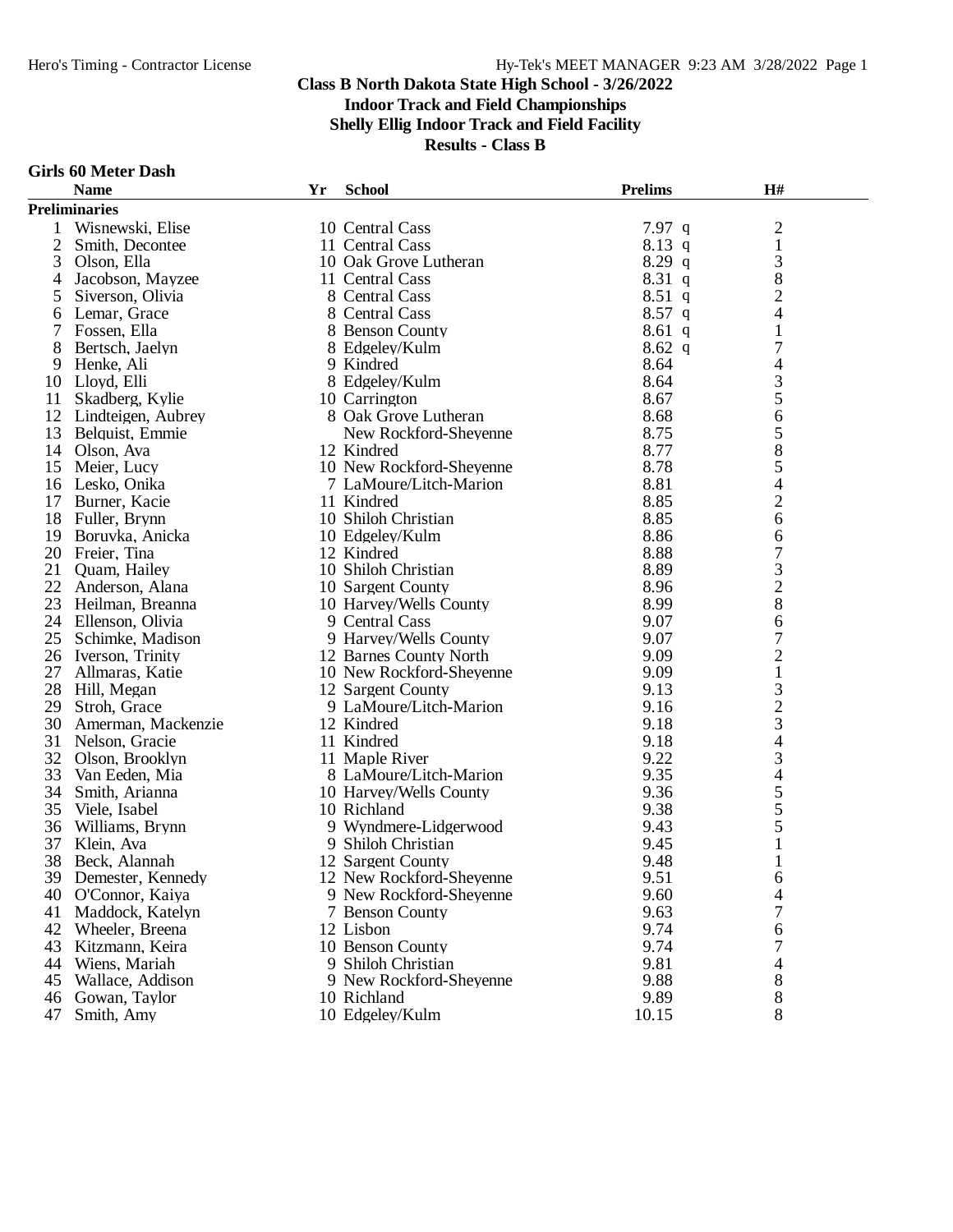|                | Preliminaries  (Girls 60 Meter Dash)<br><b>Name</b> | Yr | <b>School</b>           | <b>Prelims</b> | H#                       |                                            |
|----------------|-----------------------------------------------------|----|-------------------------|----------------|--------------------------|--------------------------------------------|
|                | 48 Goebel, Addison                                  |    | 9 Edgeley/Kulm          | 10.15          | 3                        |                                            |
|                | 49 Hazelton, Jaidyn                                 |    | 9 Edgeley/Kulm          | 10.25          | $8\,$                    |                                            |
| 50             | Tangalin, Sofia                                     |    | 7 Warwick               | 11.45          | 6                        |                                            |
|                |                                                     |    |                         |                |                          |                                            |
|                | <b>Girls 60 Meter Dash</b><br><b>Name</b>           | Yr | <b>School</b>           | <b>Finals</b>  |                          | <b>Points</b>                              |
| <b>Finals</b>  |                                                     |    |                         |                |                          |                                            |
| 1              | Wisnewski, Elise                                    |    | 10 Central Cass         | 7.90           |                          | 10                                         |
| $\overline{2}$ |                                                     |    | 11 Central Cass         | 8.02           |                          |                                            |
|                | Smith, Decontee                                     |    |                         |                |                          | 8                                          |
| 3              | Jacobson, Mayzee                                    |    | 11 Central Cass         | 8.24           |                          | $\begin{array}{c} 6 \\ 5 \end{array}$      |
| 4              | Olson, Ella                                         |    | 10 Oak Grove Lutheran   | 8.30           |                          |                                            |
| 5              | Siverson, Olivia                                    |    | 8 Central Cass          | 8.47           |                          |                                            |
| 6              | Lemar, Grace                                        |    | 8 Central Cass          | 8.55           |                          |                                            |
| 7              | Bertsch, Jaelyn                                     |    | 8 Edgeley/Kulm          | 8.56           |                          | 4                                          |
| 8              | Fossen, Ella                                        |    | 8 Benson County         | 8.71           |                          | 3                                          |
|                | <b>Girls 200 Meter Dash</b>                         |    |                         |                |                          |                                            |
|                | <b>Name</b>                                         | Yr | <b>School</b>           | <b>Finals</b>  | H#                       | <b>Points</b>                              |
| <b>Finals</b>  |                                                     |    |                         |                |                          |                                            |
| 1              | Wisnewski, Elise                                    |    | 10 Central Cass         | 26.05          | 1                        | 10                                         |
| 2              | Siverson, Olivia                                    |    | 8 Central Cass          | 27.55          | $\overline{c}$           | 8                                          |
| 3              | Wagner, Christalea                                  |    | 9 Harvey/Wells County   | 27.97          | $\mathbf{1}$             | 6                                          |
| 4              | Lemar, Grace                                        |    | 8 Central Cass          | 28.28          | $\overline{c}$           | 5                                          |
| 5              | Lautt, Kodi                                         |    | 11 Lisbon               | 28.29          | $\mathbf{1}$             |                                            |
| 6              | Sweet, Brea                                         |    | 9 Lisbon                | 28.51          | $\overline{c}$           | $\begin{array}{c} 4 \\ 3 \\ 2 \end{array}$ |
| 7              | Christenson, Taylor                                 |    | 10 Oak Grove Lutheran   | 29.12          | 4                        |                                            |
| 8              | Bertsch, Jaelyn                                     |    | 8 Edgeley/Kulm          | 29.12          | 1                        | $\mathbf{1}$                               |
| 9              | Duffy, Emma                                         |    | 9 Shiloh Christian      | 29.25          | 7                        |                                            |
| 10             | Sanders, Kamryn                                     |    | 11 Harvey/Wells County  | 29.26          | $\mathbf{1}$             |                                            |
| 11             | Ellenson, Olivia                                    |    | 9 Central Cass          | 29.31          | 5                        |                                            |
|                | 12 Lundeen, Berkley                                 |    | 12 Bishop Ryan          | 29.53          |                          |                                            |
| 13             | DelaBarre, Norah                                    |    | 8 LaMoure/Litch-Marion  | 29.55          |                          |                                            |
|                | 14 Heid, Zoey                                       |    | 11 Grant County/Flasher | 29.79          |                          |                                            |
| 15             | Fuller, Brynn                                       |    | 10 Shiloh Christian     | 30.09          |                          |                                            |
| 16             | Fleck, Rylee                                        |    | 10 Grant County/Flasher | 30.12          |                          |                                            |
| 17             | Haecherl, Kyra                                      |    | 10 Lisbon               | 30.23          | 433523                   |                                            |
| 18             |                                                     |    | 7 LaMoure/Litch-Marion  | 30.27          | 4                        |                                            |
|                | Lesko, Onika                                        |    | 10 Edgeley/Kulm         | 30.29          | $\mathbf{1}$             |                                            |
|                | 19 Wald, Tiahna                                     |    |                         |                | 10                       |                                            |
|                | 20 Lindteigen, Aubrey                               |    | 8 Oak Grove Lutheran    | 30.33          |                          |                                            |
| 21             | Belquist, Emmie                                     |    | New Rockford-Sheyenne   | 30.36          | 4                        |                                            |
|                | 22 Pedersen, Kinsey                                 |    | 11 LaMoure/Litch-Marion | 30.49          | 6                        |                                            |
| 23             | Quam, Hailey                                        |    | 10 Shiloh Christian     | 30.51          | 3                        |                                            |
| 23             | Arnold, Larissa                                     |    | 11 Harvey/Wells County  | 30.51          | 3                        |                                            |
|                | 25 Lloyd, Elli                                      |    | 8 Edgeley/Kulm          | 30.54          | $\overline{\mathcal{L}}$ |                                            |
| 26             | Ogren, Lexi                                         |    | 9 Kindred               | 30.57          | 5                        |                                            |
| 27             | Burner, Kacie                                       |    | 11 Kindred              | 30.76          | 4                        |                                            |
| 28             | Stroh, Grace                                        |    | 9 LaMoure/Litch-Marion  | 30.91          | 7                        |                                            |
| 29             | Anderson, Alana                                     |    | 10 Sargent County       | 30.95          | 6                        |                                            |
|                | 30 Bakko, Kennedy                                   |    | 9 Kindred               | 31.06          | 5                        |                                            |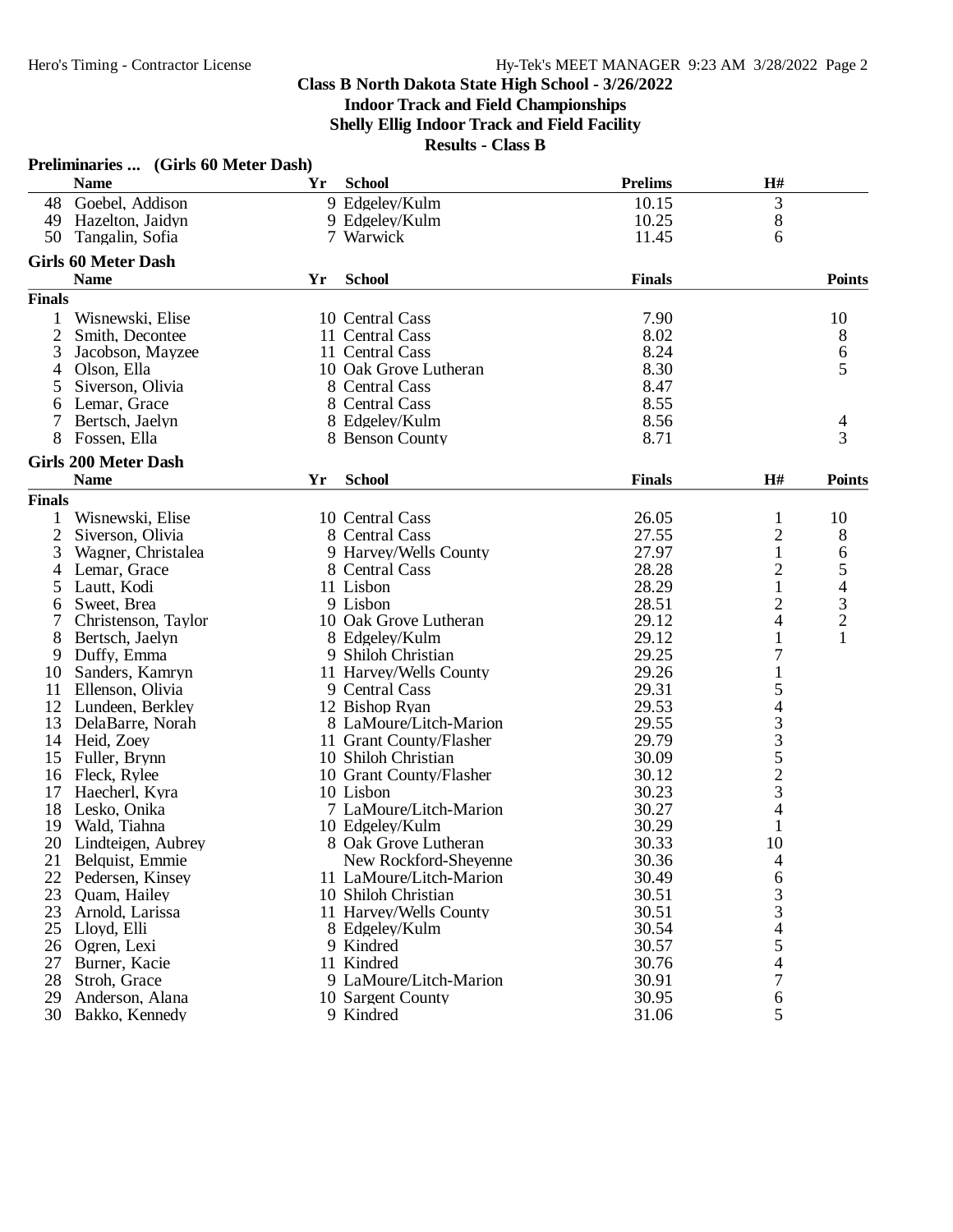**Indoor Track and Field Championships**

**Shelly Ellig Indoor Track and Field Facility**

|                | Finals  (Girls 200 Meter Dash)             |    |                          |               |                                                |                |
|----------------|--------------------------------------------|----|--------------------------|---------------|------------------------------------------------|----------------|
|                | <b>Name</b>                                | Yr | <b>School</b>            | <b>Finals</b> | H#                                             | <b>Points</b>  |
| 31             | Allmaras, Katie                            |    | 10 New Rockford-Sheyenne | 31.14         | 6                                              |                |
| 32             | Bergemann, Brooklyn                        |    | 9 Lisbon                 | 31.37         | 5                                              |                |
| 33             | Boruvka, Anicka                            |    | 10 Edgeley/Kulm          | 31.37         | $\overline{c}$                                 |                |
| 34             | Meier, Lucy                                |    | 10 New Rockford-Sheyenne | 31.61         | 6                                              |                |
| 35             | Smith, Arianna                             |    | 10 Harvey/Wells County   | 31.62         |                                                |                |
| 36             | Pearson, Carly                             |    | 10 Kindred               | 31.74         | 9<br>7                                         |                |
| 37             | Warren, Savannah                           |    | 9 Maple River            | 31.76         | 9                                              |                |
| 38             | McQuillan, Charli                          |    | 11 Kindred               | 31.83         | 6                                              |                |
| 39             | Klein, Ava                                 |    | 9 Shiloh Christian       | 31.95         | 5                                              |                |
| 40             | Hill, Megan                                |    | 12 Sargent County        | 32.01         | 5                                              |                |
| 41             | Schimke, Madison                           |    | 9 Harvey/Wells County    | 32.13         | 6                                              |                |
| 42             | Wiens, Mariah                              |    | 9 Shiloh Christian       | 32.25         | 4                                              |                |
| 43             | Viele, Isabel                              |    | 10 Richland              | 32.35         | 6                                              |                |
| 44             | Iverson, Trinity                           |    | 12 Barnes County North   | 32.62         | 7                                              |                |
| 45             | Gibson, Kayla                              |    | 11 Central Cass          | 32.83         | 10                                             |                |
| 46             | Rosin, Ameerah                             |    | 10 Grant County/Flasher  | 32.94         | 3                                              |                |
| 47             | Satrom, Stella                             |    | 9 Maple River            | 33.36         | 10                                             |                |
| 48             | Tschackert, Abby                           |    | 9 Kindred                | 33.55         | 8                                              |                |
| 49             | O'Connor, Kaiya                            |    | 9 New Rockford-Sheyenne  | 33.72         | 8                                              |                |
| 50             | Hazelton, Jaidyn                           |    | 9 Edgeley/Kulm           | 33.73         | 8                                              |                |
| 51             | Gowan, Taylor                              |    | 10 Richland              | 34.43         | 10                                             |                |
| 52             | Wallace, Addison                           |    | 9 New Rockford-Sheyenne  | 34.74         | 7                                              |                |
| 53             | Weiss, Ashley                              |    | 11 Barnes County North   | 34.76         | 7                                              |                |
| 54             | Buck, Haley                                |    | 11 Bishop Ryan           | 34.80         | 9                                              |                |
| 55             | Kitzmann, Keira                            |    | 10 Benson County         | 35.03         | 8                                              |                |
| 56             | Goebel, Addison                            |    | 9 Edgeley/Kulm           | 36.25         | 10                                             |                |
| 57             | Klein, Kaitlyn                             |    | 11 Bishop Ryan           | 36.43         | 8                                              |                |
| 58             | Thumb, Trysta                              |    | 10 New Rockford-Sheyenne | 37.35         | 10                                             |                |
| 59             | Jackson, Tara                              |    | 9 Warwick                | 39.64         | 9                                              |                |
| 60             | Tangalin, Sofia                            |    | 7 Warwick                | 41.28         | 10                                             |                |
| 61             | Lenoir, Zane                               |    | 7 Warwick                | 42.94         | 9                                              |                |
|                |                                            |    |                          |               |                                                |                |
|                | <b>Girls 400 Meter Dash</b><br><b>Name</b> |    | <b>School</b>            | <b>Finals</b> | H#                                             | <b>Points</b>  |
| <b>Finals</b>  |                                            | Yr |                          |               |                                                |                |
|                |                                            |    |                          |               |                                                |                |
|                | Belquist, Kelsie                           |    | 10 New Rockford-Sheyenne | 58.24         | 1                                              | 10             |
| $\overline{2}$ | Wagner, Christalea                         |    | 9 Harvey/Wells County    | 1:01.16       |                                                | 8              |
| 3              | Sweet, Brea                                |    | 9 Lisbon                 | 1:02.93       |                                                | 6              |
| 4              | Hoornaert, Edyn                            |    | 9 Carrington             | 1:04.88       |                                                | 5              |
| 5              | Lundeen, Berkley                           |    | 12 Bishop Ryan           | 1:05.10       |                                                | 4              |
| 6              | Duffy, Emma                                |    | 9 Shiloh Christian       | 1:05.75       |                                                | 3              |
| 7              | Fleck, Rylee                               |    | 10 Grant County/Flasher  | 1:08.11       | 5                                              | $\overline{c}$ |
| 8              | Fuller, Brooklyn                           |    | 9 Shiloh Christian       | 1:08.49       |                                                | 1              |
| 9              | Vogel, Jersey                              |    | 9 Central Cass           | 1:09.17       |                                                |                |
| 10             | Pedersen, Kinsey                           |    | 11 LaMoure/Litch-Marion  | 1:09.23       |                                                |                |
| 11             | Anderson, Alana                            |    | 10 Sargent County        | 1:09.28       | $\begin{array}{c}\n23 \\ 22 \\ 4\n\end{array}$ |                |
| 12             | Gimbringer, Malva                          |    | 12 Central Cass          | 1:10.21       |                                                |                |
| 13             | Sweet, Kaia                                |    | 10 Lisbon                | 1:10.55       | 3                                              |                |
|                | 14 Musland, Molly                          |    | 12 LaMoure/Litch-Marion  | 1:11.53       |                                                |                |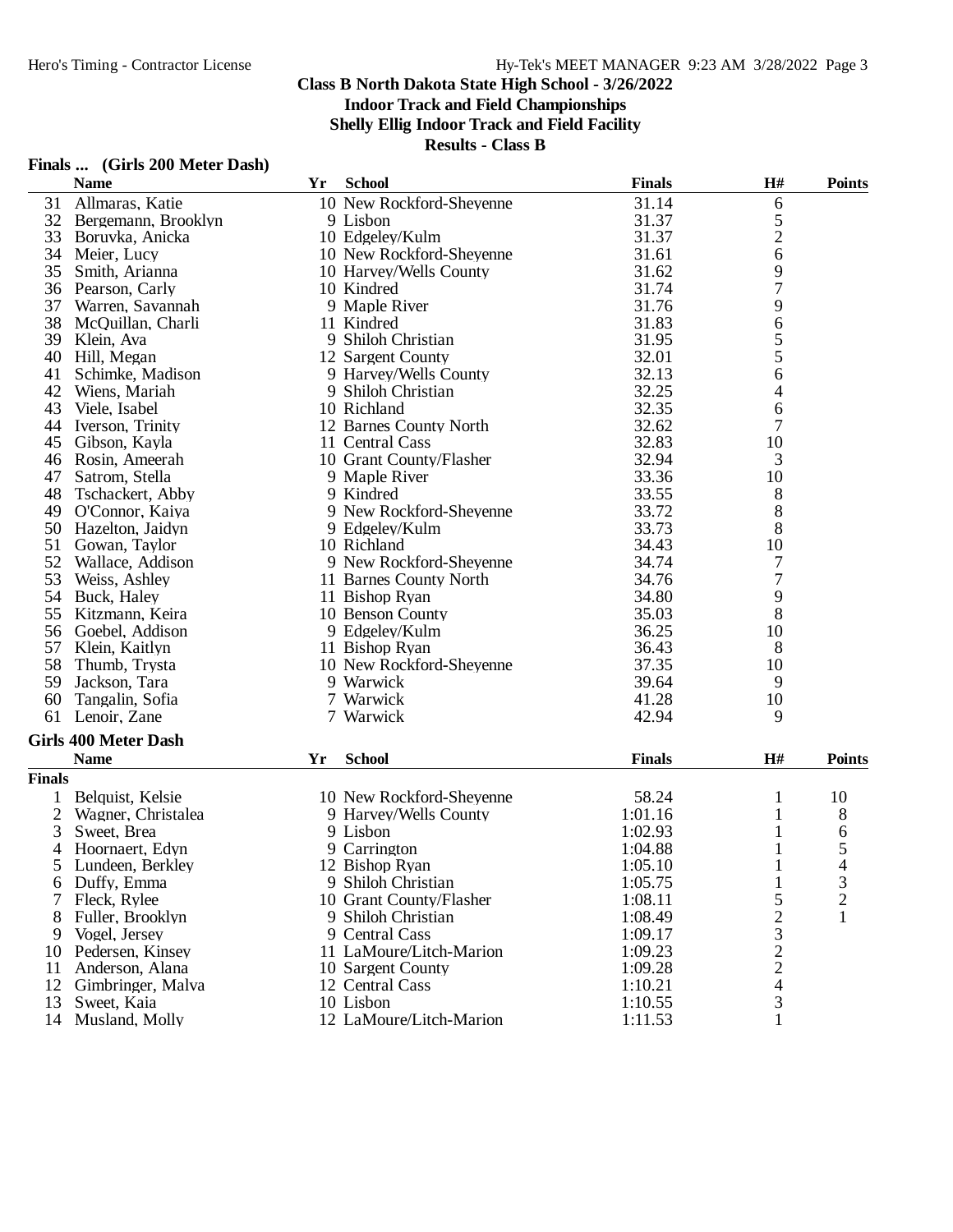**Shelly Ellig Indoor Track and Field Facility**

|                | Finals  (Girls 400 Meter Dash) |    |                          |               |                                                      |                                            |
|----------------|--------------------------------|----|--------------------------|---------------|------------------------------------------------------|--------------------------------------------|
|                | <b>Name</b>                    | Yr | <b>School</b>            | <b>Finals</b> | H#                                                   | <b>Points</b>                              |
| 15             | Ogren, Lexi                    |    | 9 Kindred                | 1:11.67       | $\mathfrak{Z}$                                       |                                            |
| 16             | Peterson, Ava                  |    | New Rockford-Sheyenne    | 1:11.79       |                                                      |                                            |
| 17             | Schimke, Madison               |    | 9 Harvey/Wells County    | 1:11.83       | $\begin{array}{c} 3 \\ 2 \\ 3 \\ 2 \\ 3 \end{array}$ |                                            |
| 18             | Braun, Ajah                    |    | 11 Bishop Ryan           | 1:12.07       |                                                      |                                            |
| 19             | Allmaras, Katie                |    | 10 New Rockford-Sheyenne | 1:12.13       |                                                      |                                            |
| 20             | Demester, Kennedy              |    | 12 New Rockford-Sheyenne | 1:12.16       |                                                      |                                            |
| 21             | Meier, Lucy                    |    | 10 New Rockford-Sheyenne | 1:12.33       | $\overline{\mathcal{A}}$                             |                                            |
| 22             | Huber, Betsy                   |    | 7 Edgeley/Kulm           | 1:12.68       | 4                                                    |                                            |
| 23             | Heley, Tarah                   |    | 11 Wyndmere-Lidgerwood   | 1:12.84       | $\overline{c}$                                       |                                            |
|                | 24 McQuillan, Charli           |    | 11 Kindred               | 1:13.48       | 4                                                    |                                            |
| 25             | Mathern, Libby                 |    | Edgeley/Kulm             | 1:15.15       |                                                      |                                            |
| 26             | Tschackert, Abby               |    | 9 Kindred                | 1:15.77       | $\frac{3}{5}$                                        |                                            |
| 27             | Qual, Hailey                   |    | 9 Lisbon                 | 1:16.94       | $\overline{\mathcal{L}}$                             |                                            |
| 28             | Sherman, Shelby                |    | 11 Central Cass          | 1:17.91       | 4                                                    |                                            |
| 29             | Samek, Jayden                  |    | 11 Barnes County North   | 1:20.29       | $\overline{\mathcal{L}}$                             |                                            |
| 30             | Weiss, Ashley                  |    | 11 Barnes County North   | 1:21.94       |                                                      |                                            |
| 31             | Klein, Kaitlyn                 |    | 11 Bishop Ryan           | 1:22.85       |                                                      |                                            |
| 32             | Smith, Amy                     |    | 10 Edgeley/Kulm          | 1:26.77       | $\frac{5}{5}$                                        |                                            |
| 33             | Jackson, Tara                  |    | 9 Warwick                | 1:29.84       | 5                                                    |                                            |
|                |                                |    |                          |               |                                                      |                                            |
|                | <b>Girls 800 Meter Run</b>     |    |                          |               |                                                      |                                            |
|                | <b>Name</b>                    | Yr | <b>School</b>            | <b>Finals</b> | H#                                                   | <b>Points</b>                              |
| <b>Finals</b>  |                                |    |                          |               |                                                      |                                            |
| 1              | Entzi, Norah                   |    | 11 Edgeley/Kulm          | 2:32.63       | 1                                                    | 10                                         |
| $\overline{2}$ | Kenner, Aubrey                 |    | 8 Benson County          | 2:32.80       | 1                                                    | 8                                          |
| 3              | Westin, Hannah                 |    | 11 Shiloh Christian      | 2:35.05       |                                                      | 6                                          |
| 4              | Neppl, Quinn                   |    | 12 Benson County         | 2:37.98       | 1                                                    | 5                                          |
| 5              | Elbert, Lily                   |    | 8 Oak Grove Lutheran     | 2:39.62       | 1                                                    |                                            |
| 6              | Rosin, Ameerah                 |    | 10 Grant County/Flasher  | 2:40.00       | 1                                                    | $\begin{array}{c} 4 \\ 3 \\ 2 \end{array}$ |
| 7              | Mathern, Mataeya               |    | 10 Edgeley/Kulm          | 2:40.54       | 1                                                    |                                            |
| 8              | Narum, Jerzi                   |    | 8 Central Cass           | 2:42.90       |                                                      |                                            |
| 9              | Wertman, Ryatt                 |    | 8 Lisbon                 | 2:43.46       |                                                      |                                            |
| 10             | Meyer, Mya                     |    | 11 Grant County/Flasher  | 2:45.86       | $\mathbf{1}$                                         |                                            |
| 11             | Meier, Molly                   |    | 8 Central Cass           | 2:51.61       |                                                      |                                            |
| 12             | Duffy, Jozi                    |    | 11 LaMoure/Litch-Marion  | 2:54.73       |                                                      |                                            |
| 13             | Walberg, Stella                |    | 9 Kindred                | 2:56.82       | $\frac{2}{2}$ $\frac{2}{2}$                          |                                            |
| 14             | Vogel, Taytum                  |    | 12 Central Cass          | 2:57.40       |                                                      |                                            |
| 15             | Cavett, Addisyn                |    | 10 Lisbon                | 2:57.77       |                                                      |                                            |
|                | 16 Wrigley, Harper             |    | 8 Shiloh Christian       | 2:58.09       | $\mathfrak{D}$                                       |                                            |
| 17             | Fredenburg, Emily              |    | 9 Edgeley/Kulm           | 3:02.73       |                                                      |                                            |
| 18             | DeVries, Mallory               |    | 9 Central Cass           | 3:02.73       | $\frac{2}{3}$                                        |                                            |
| 19             | Wodrich, Elizabeth             |    | 9 Oak Grove Lutheran     | 3:03.73       |                                                      |                                            |
| 20             | Hatlestad, Elizabeth           |    | 9 Shiloh Christian       | 3:04.86       |                                                      |                                            |
| 21             | Goodmanson, Danielle           |    | 9 Enderlin               | 3:08.41       |                                                      |                                            |
| 22             | Solhjem, Elizabeth             |    | 11 Kindred               | 3:08.47       | $\frac{3}{3}$                                        |                                            |
| 23             | Kjar, Amber                    |    | 10 Sargent County        | 3:10.46       | 3                                                    |                                            |
| 24             | Birklid, Jocelyn               |    | 8 Lisbon                 | 3:10.93       | 3                                                    |                                            |
| 25             | Tuhy, Ella                     |    | 10 Lisbon                | 3:11.01       | $\mathfrak{Z}$                                       |                                            |
|                | 26 Neidviecky, Jessi           |    | 11 Central Cass          | 3:21.07       | 3                                                    |                                            |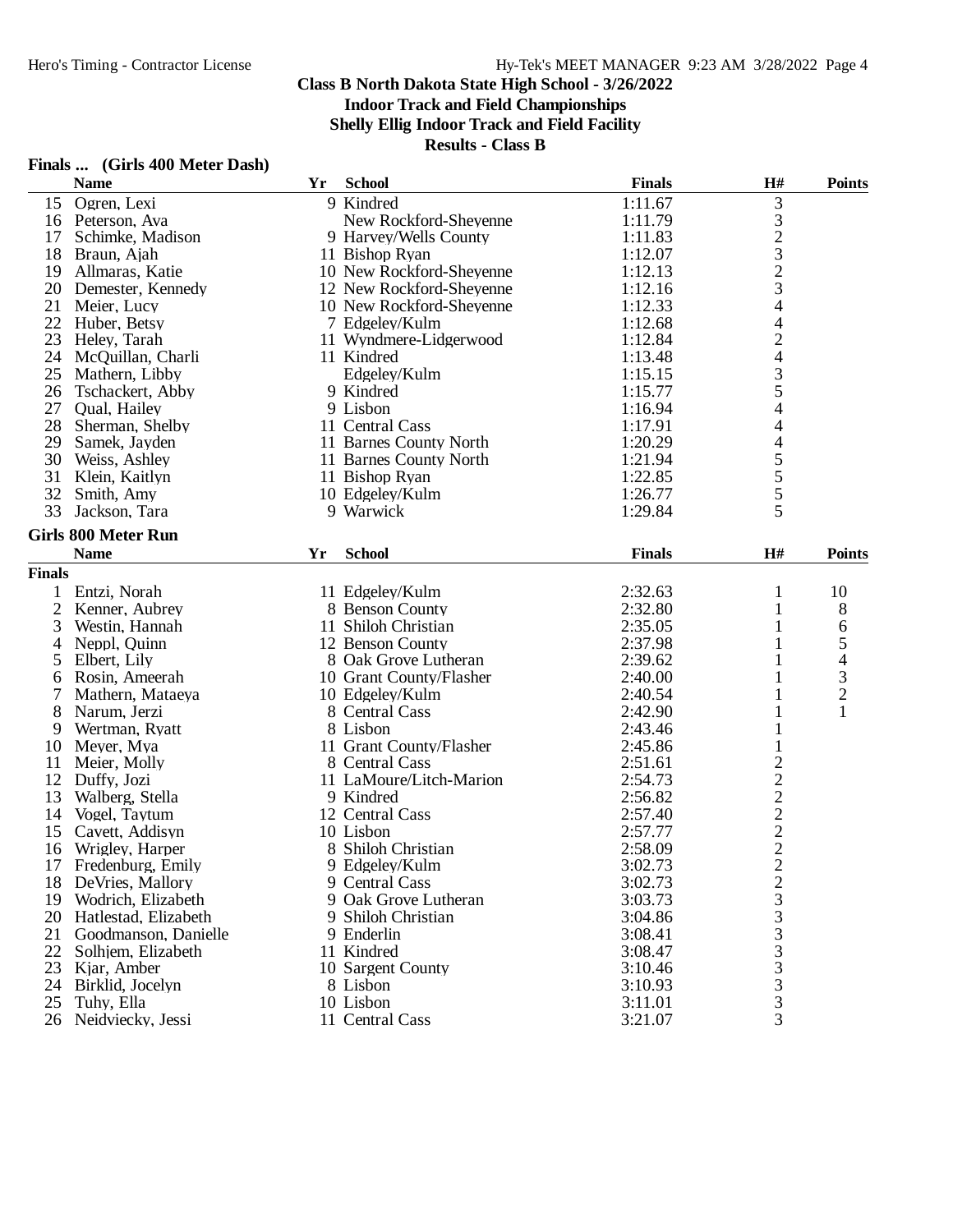|               | Finals  (Girls 800 Meter Run) |    |                         |                |                |                                       |
|---------------|-------------------------------|----|-------------------------|----------------|----------------|---------------------------------------|
|               | <b>Name</b>                   | Yr | <b>School</b>           | <b>Finals</b>  | H#             | <b>Points</b>                         |
| 27            | Sherman, Shelby               |    | 11 Central Cass         | 3:21.86        |                |                                       |
| 28            | Baarson, Jenna                |    | 12 Lisbon               | 3:26.79        | $\frac{3}{2}$  |                                       |
| 29            | Heyd, Sydney                  |    | 9 LaMoure/Litch-Marion  | 3:41.52        |                |                                       |
|               | <b>Girls 1600 Meter Run</b>   |    |                         |                |                |                                       |
|               | <b>Name</b>                   | Yr | <b>School</b>           | <b>Finals</b>  |                | <b>Points</b>                         |
| <b>Finals</b> |                               |    |                         |                |                |                                       |
| 1             | Westin, Hannah                |    | 11 Shiloh Christian     | 5:34.08        |                | 10                                    |
|               | Elbert, Lily                  |    | 8 Oak Grove Lutheran    | 5:40.33        |                | 8                                     |
| 3             | Kempel, Mara                  |    | 8 Lisbon                | 5:41.41        |                |                                       |
| 4             | Arnston, Keely                |    | 12 Benson County        | 5:46.06        |                |                                       |
| 5             | Entzi, Norah                  |    | 11 Edgeley/Kulm         | 5:49.39        |                |                                       |
| 6             | Gette, Peyton                 |    | 10 Kindred              | 6:02.40        |                |                                       |
| 7             | Goodmanson, Allyson           |    | 10 Kindred              | 6:08.45        |                | 654321                                |
| 8             | Meyer, Mya                    |    | 11 Grant County/Flasher | 6:14.73        |                |                                       |
| 9             | Wrigley, Harper               |    | 8 Shiloh Christian      | 6:21.48        |                |                                       |
| 10            | Hatlestad, Elizabeth          |    | 9 Shiloh Christian      | 6:22.10        |                |                                       |
| 11            | DeVries, Mallory              |    | 9 Central Cass          | 6:27.22        |                |                                       |
|               | 12 Duffy, Jozi                |    | 11 LaMoure/Litch-Marion | 6:38.53        |                |                                       |
| 13            | Fredenburg, Emily             |    | 9 Edgelev/Kulm          | 6:45.88        |                |                                       |
| 14            | Spain, Penelope               |    | 9 Enderlin              | 7:09.12        |                |                                       |
| 15            | Neidviecky, Jessi             |    | 11 Central Cass         | 7:14.68        |                |                                       |
| 16            | Treat, Cheyenne               |    | 12 Sargent County       | 7:25.45        |                |                                       |
|               |                               |    |                         |                |                |                                       |
|               | Girls 3200 Meter Run          |    |                         |                |                |                                       |
|               | <b>Name</b>                   | Yr | <b>School</b>           | <b>Finals</b>  |                | <b>Points</b>                         |
| <b>Finals</b> |                               |    |                         |                |                |                                       |
| 1             | Arnston, Keely                |    | 12 Benson County        | 12:36.88       |                | 10                                    |
|               | 2 Pazdernik, Kenadie          |    | 9 Carrington            | 12:41.87       |                | 8                                     |
| 3             | Holland, Emery                |    | 9 Central Cass          | 13:14.89       |                | $\begin{array}{c} 6 \\ 5 \end{array}$ |
| 4             | Lura, Baylee                  |    | 11 Carrington           | 13:59.13       |                |                                       |
| 5             | Treat, Cheyenne               |    | 12 Sargent County       | 16:58.81       |                | $\overline{4}$                        |
|               | <b>Girls 60 Meter Hurdles</b> |    |                         |                |                |                                       |
|               | <b>Name</b>                   | Yr | <b>School</b>           | <b>Prelims</b> | H#             |                                       |
|               | <b>Preliminaries</b>          |    |                         |                |                |                                       |
|               | 1 Haecherl, Kyra              |    | 10 Lisbon               | $10.05$ q      | 4              |                                       |
| 2             | Wolsky, Haley                 |    | 11 Carrington           | $10.31$ q      |                |                                       |
| 3             | Heid, Zoey                    |    | 11 Grant County/Flasher | $10.33$ q      | $\frac{2}{3}$  |                                       |
| 4             | Sweet, Kaia                   |    | 10 Lisbon               | $10.37$ q      | $\overline{c}$ |                                       |
| 5             | Rolf, Gracia                  |    | 11 Lisbon               | $10.72$ q      | $\mathbf{1}$   |                                       |
| 6             | Wendel, Kennedy               |    | 11 Carrington           | $10.91$ q      | 3              |                                       |
| 7             | Bakko, Kennedy                |    | 9 Kindred               | $11.01$ q      | 1              |                                       |
| 8             | Wendel, Isabel                |    | 9 Carrington            | 11.40 $q$      | $\overline{4}$ |                                       |
| 9             | Musland, Molly                |    | 12 LaMoure/Litch-Marion | 11.48          | 3              |                                       |
| 10            | Ingebrigtson, Elsa            |    | 9 Kindred               | 11.53          | 3              |                                       |
| 11            | Pearson, Carly                |    | 10 Kindred              | 11.58          | 1              |                                       |
| 12            | Arnold, Larissa               |    | 11 Harvey/Wells County  | 11.58          | $\mathbf{1}$   |                                       |
|               | 13 Bergemann, Brooklyn        |    | 9 Lisbon                | 11.61          | 1              |                                       |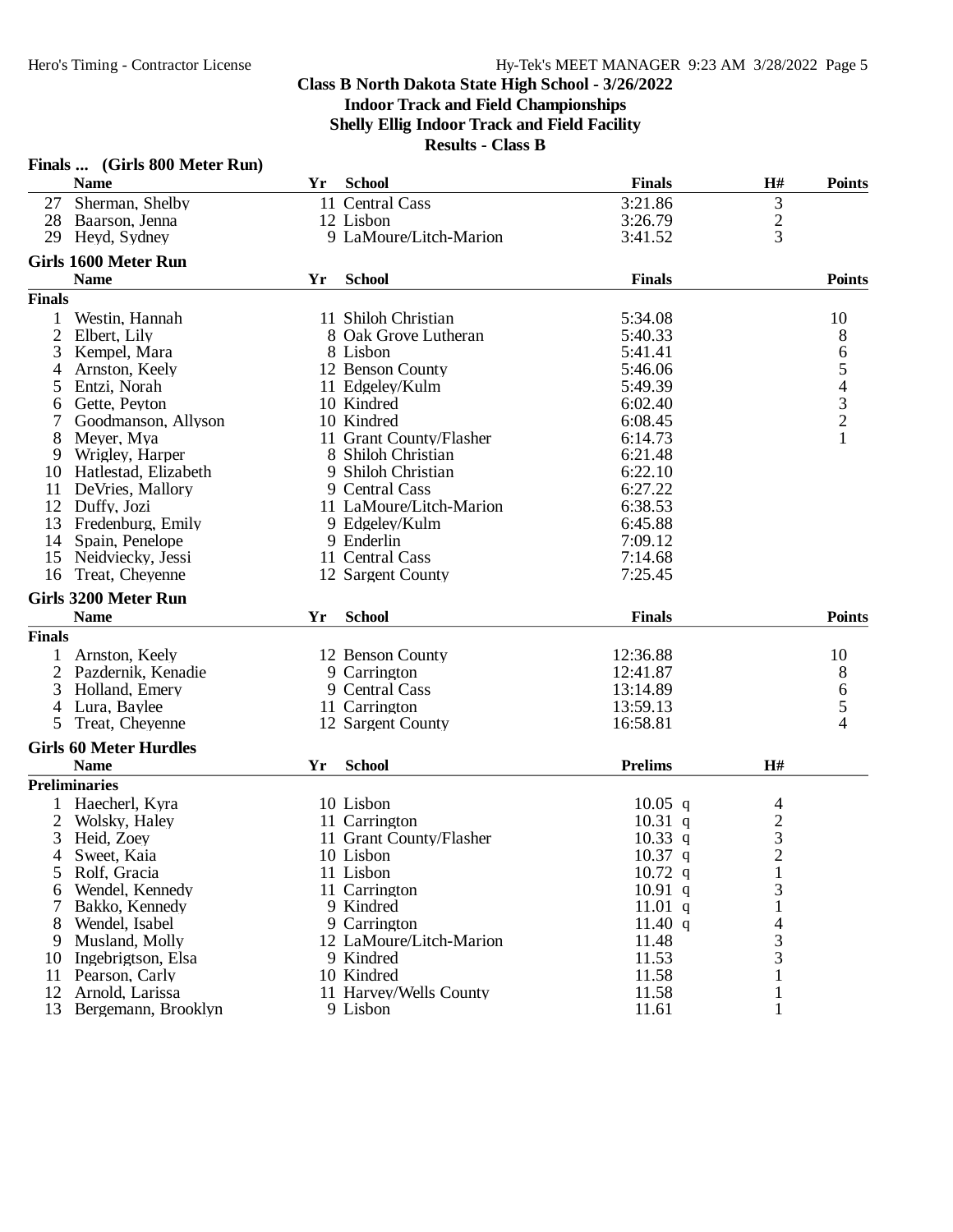## **Indoor Track and Field Championships**

**Shelly Ellig Indoor Track and Field Facility**

**Results - Class B**

## **Preliminaries ... (Girls 60 Meter Hurdles)**

|                | <b>Name</b>                                   | <b>Yr</b> | <b>School</b>           | <b>Prelims</b>     | H#             |                                            |
|----------------|-----------------------------------------------|-----------|-------------------------|--------------------|----------------|--------------------------------------------|
|                | 14 Amerman, Mackenzie                         |           | 12 Kindred              | 11.64              | $\mathbf{2}$   |                                            |
|                | 15 Lemar, Grace                               |           | 8 Central Cass          | 11.67              | 3              |                                            |
|                | 16 Viele, Isabel                              |           | 10 Richland             | 11.69              | 4              |                                            |
| 17             | DelaBarre, Norah                              |           | 8 LaMoure/Litch-Marion  | 11.81              | $\overline{c}$ |                                            |
| 18             | Kinzler, Emily                                |           | 12 Edgelev/Kulm         | 11.88              | $\mathbf{1}$   |                                            |
| 19             | Lura, Mercedes                                |           | 9 Carrington            | 12.02              | 3              |                                            |
|                | 20 McKenney, Greta                            |           | 9 Kindred               | 12.78              | 4              |                                            |
| 21             | Schimke, Madison                              |           | 9 Harvey/Wells County   | 12.95              | 4              |                                            |
| 22             | Qual, Hailey                                  |           | 9 Lisbon                | 13.22              | 4              |                                            |
| 23             | Whiteshield, Kayona                           |           | 8 Warwick               | 17.50              |                |                                            |
|                | 24 Lenoir, Zane                               |           | 7 Warwick               | 19.85              | $\frac{2}{2}$  |                                            |
|                |                                               |           |                         |                    |                |                                            |
|                | <b>Girls 60 Meter Hurdles</b>                 |           |                         |                    |                |                                            |
|                | <b>Name</b>                                   | Yr        | <b>School</b>           | <b>Finals</b>      |                | <b>Points</b>                              |
| <b>Finals</b>  |                                               |           |                         |                    |                |                                            |
|                | Haecherl, Kyra                                |           | 10 Lisbon               | 9.85               |                | 10                                         |
| $\overline{c}$ | Heid, Zoey                                    |           | 11 Grant County/Flasher | 10.28              |                | 8                                          |
| 3              | Wolsky, Haley                                 |           | 11 Carrington           | 10.32              |                |                                            |
| 4              | Rolf, Gracia                                  |           | 11 Lisbon               | 10.85              |                | 65432                                      |
| 5              | Bakko, Kennedy                                |           | 9 Kindred               | 11.04              |                |                                            |
| 6              | Wendel, Isabel                                |           | 9 Carrington            | 11.05              |                |                                            |
| 7              | Wendel, Kennedy                               |           | 11 Carrington           | 11.33              |                |                                            |
| 8              | Sweet, Kaia                                   |           | 10 Lisbon               | 12.67              |                | $\mathbf{1}$                               |
|                |                                               |           |                         |                    |                |                                            |
|                | <b>Girls 4x200 Meter Relay</b>                |           |                         |                    |                |                                            |
|                | <b>Team</b>                                   |           | <b>Relay</b>            | <b>Finals</b>      | H#             | <b>Points</b>                              |
| <b>Finals</b>  |                                               |           |                         |                    |                |                                            |
|                | <b>Central Cass</b>                           |           | A                       | 1:53.34            | 2              | 10                                         |
| 2              | Lisbon                                        |           | A                       | 1:55.13            |                | 8                                          |
|                |                                               |           |                         |                    | 1              |                                            |
| 3              | Kindred                                       |           | A                       | 1:56.89            | 1              |                                            |
| 4              |                                               |           | A                       |                    |                | 6                                          |
|                | Harvey/Wells County                           |           |                         | 1:56.90            | 2              | 5                                          |
| 5              | New Rockford-Sheyenne                         |           | A                       | 1:57.22            | 1              |                                            |
| 6              | Carrington                                    |           | A                       | 1:58.54            |                |                                            |
| 7              | <b>Benson County</b>                          |           | A                       | 1:58.97            |                | $\begin{array}{c} 4 \\ 3 \\ 2 \end{array}$ |
| 8              | Edgeley/Kulm                                  |           | A                       | 1:59.06            | $\overline{c}$ | 1                                          |
| 9              | LaMoure/Litch-Marion                          |           | A                       | 2:00.13            | $\mathbf{1}$   |                                            |
| 10             | Edgeley/Kulm                                  |           | B                       | 2:03.27            |                |                                            |
| 11             | Maple River                                   |           | A                       | 2:18.93            |                |                                            |
| 12             | Warwick                                       |           | A                       | 2:41.88            | $\frac{2}{2}$  |                                            |
|                | <b>Girls 4x400 Meter Relay</b>                |           |                         |                    |                |                                            |
|                | <b>Team</b>                                   |           | <b>Relay</b>            | <b>Finals</b>      |                | <b>Points</b>                              |
| <b>Finals</b>  |                                               |           |                         |                    |                |                                            |
|                |                                               |           |                         |                    |                |                                            |
| 2              | Carrington                                    |           | A                       | 4:21.81            |                | 10                                         |
|                | Kindred                                       |           | A                       | 4:24.87            |                | 8                                          |
| 3              | <b>Benson County</b>                          |           | A                       | 4:36.69            |                | 6                                          |
|                | 4 Lisbon                                      |           | A                       | 4:36.98            |                |                                            |
| 5              | <b>Central Cass</b><br>6 LaMoure/Litch-Marion |           | A<br>A                  | 4:41.19<br>4:43.12 |                | $\frac{5}{4}$<br>3                         |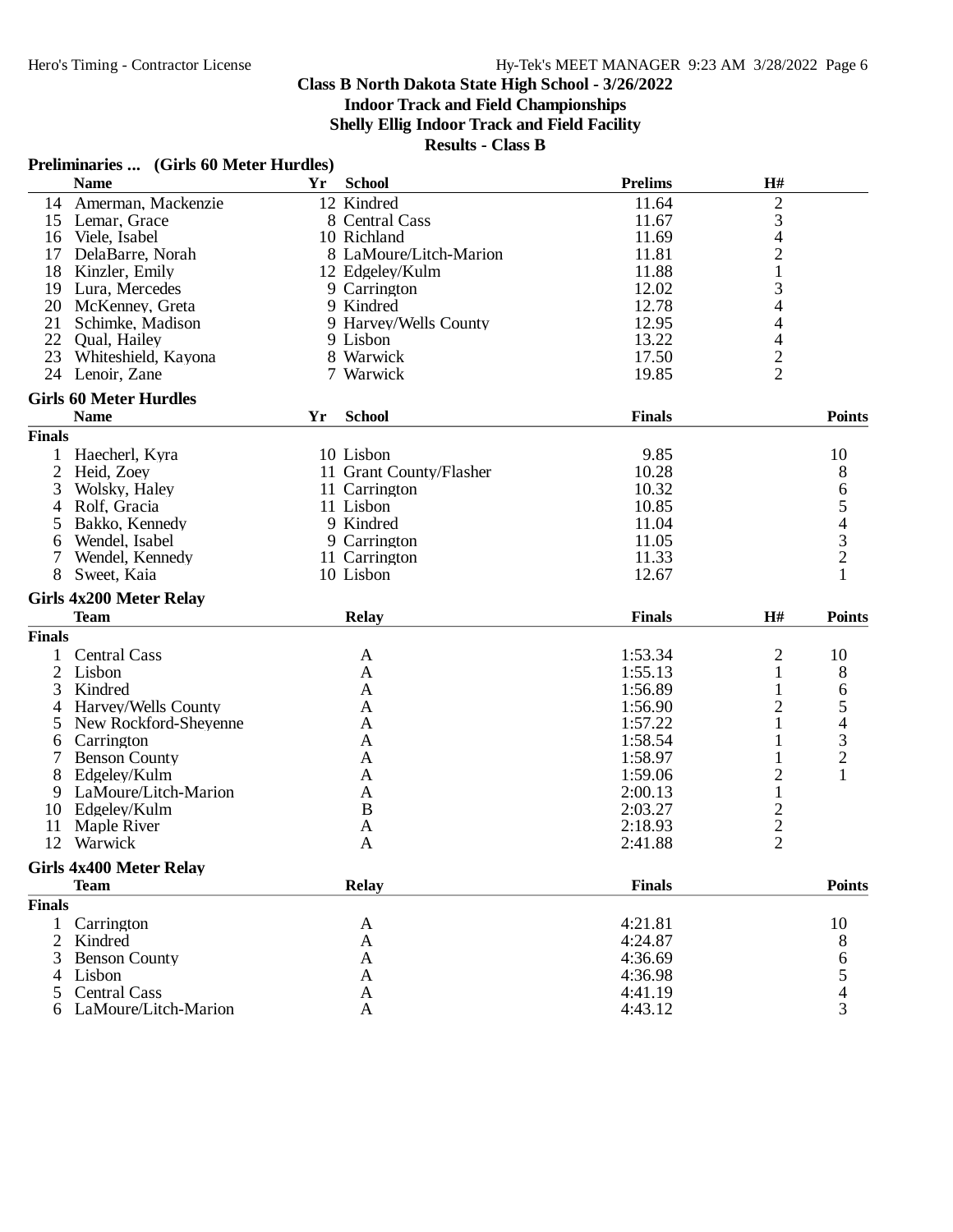|                | Finals  (Girls 4x400 Meter Relay) |    |                        |               |                |
|----------------|-----------------------------------|----|------------------------|---------------|----------------|
|                | <b>Team</b>                       |    | <b>Relay</b>           | <b>Finals</b> | <b>Points</b>  |
| $7^{\circ}$    | Edgeley/Kulm                      |    | $\mathbf{A}$           | 4:47.22       | $\overline{2}$ |
|                | <b>Girls 4x800 Meter Relay</b>    |    |                        |               |                |
|                | <b>Team</b>                       |    | <b>Relay</b>           | <b>Finals</b> | <b>Points</b>  |
| <b>Finals</b>  |                                   |    |                        |               |                |
|                | Carrington                        |    | A                      | 10:43.88      | 10             |
| $\overline{2}$ | Lisbon                            |    | A                      | 10:59.14      | 8              |
| 3              | <b>Central Cass</b>               |    | A                      | 11:04.31      | 6              |
|                | 4 Edgeley/Kulm                    |    | A                      | 11:26.42      | 5              |
|                | <b>Girls High Jump</b>            |    |                        |               |                |
|                | <b>Name</b>                       | Yr | <b>School</b>          | <b>Finals</b> | <b>Points</b>  |
| <b>Finals</b>  |                                   |    |                        |               |                |
|                | Cotton, Delaney                   |    | 11 Central Cass        | 4-11.00       | 10             |
| 2              | Bakko, Kennedy                    |    | 9 Kindred              | 4-09.00       | 7              |
| 2              | Cotton, Klaire                    |    | 11 Central Cass        | 4-09.00       |                |
| 4              | Puetz, Caroline                   |    | 10 Wyndmere-Lidgerwood | 4-09.00       | 75432          |
| 5              | Neppl, Quinn                      |    | 12 Benson County       | 4-07.00       |                |
| 6              | Kelley, Bailie                    |    | 9 LaMoure/Litch-Marion | 4-07.00       |                |
|                | Ingebrigtson, Elsa                |    | 9 Kindred              | 4-07.00       |                |
| 8              | Heilman, Breanna                  |    | 10 Harvey/Wells County | 4-07.00       | $\mathbf{1}$   |
| 9              | Wendel, Isabel                    |    | 9 Carrington           | $4 - 05.00$   |                |
| 10             | Fuller, Brooklyn                  |    | 9 Shiloh Christian     | $4 - 05.00$   |                |
| 11             | Wolf, Grace                       |    | 10 Wyndmere-Lidgerwood | $4 - 03.00$   |                |
| 11             | Ybarra, Jazmyn                    |    | 9 Carrington           | 4-03.00       |                |
| 13             | Amerman, Mackenzie                |    | 12 Kindred             | 4-03.00       |                |
| 14             | Jangula, Kiara                    |    | 11 Edgeley/Kulm        | 4-03.00       |                |
| 15             | Vogel, Jersey                     |    | 9 Central Cass         | $4 - 01.00$   |                |
| 16             | Tuhy, Ella                        |    | 10 Lisbon              | 4-01.00       |                |
| $---$          | Burner, Kacie                     |    | 11 Kindred             | <b>NH</b>     |                |
|                | Butenhoff, Margaux                |    | 9 Oak Grove Lutheran   | <b>NH</b>     |                |
| $---$          | Spain, Penelope                   |    | 9 Enderlin             | <b>NH</b>     |                |
|                |                                   |    |                        |               |                |
|                | <b>Girls Pole Vault</b>           |    |                        |               |                |
|                | <b>Name</b>                       | Yr | <b>School</b>          | <b>Finals</b> | <b>Points</b>  |
| <b>Finals</b>  |                                   |    |                        |               |                |
|                | Wolsky, Haley                     |    | 11 Carrington          | 9-01.00       | 10             |
| 2              | Skadberg, Kylie                   |    | 10 Carrington          | 8-03.00       | 8              |
| 3              | Friedt, Sierra                    |    | 9 Carrington           | 7-09.00       | 6              |
| 4              | Fossen, Ella                      |    | 8 Benson County        | 7-09.00       | 5              |
| 5              | Ybarra, Jazmyn                    |    | 9 Carrington           | 7-03.00       |                |
| 6              | Sweet, Brea                       |    | 9 Lisbon               | $6 - 09.00$   | 3.50           |
| 6              | Baarson, Jenna                    |    | 12 Lisbon              | $6 - 09.00$   | 3.50           |
| 8              | McKenney, Greta                   |    | 9 Kindred              | 6-03.00       | $\overline{2}$ |
| 9              | Streyle, Kaydence                 |    | 11 Kindred             | 6-03.00       | $\mathbf{1}$   |
| $---$          | Birklid, Jocelyn                  |    | 8 Lisbon               | <b>NH</b>     |                |
|                | Goodmanson, Allyson               |    | 10 Kindred             | <b>NH</b>     |                |
|                | Ferderer, Isabella                |    | 11 Sargent County      | NH            |                |
|                | Gibson, Kayla                     |    | 11 Central Cass        | <b>NH</b>     |                |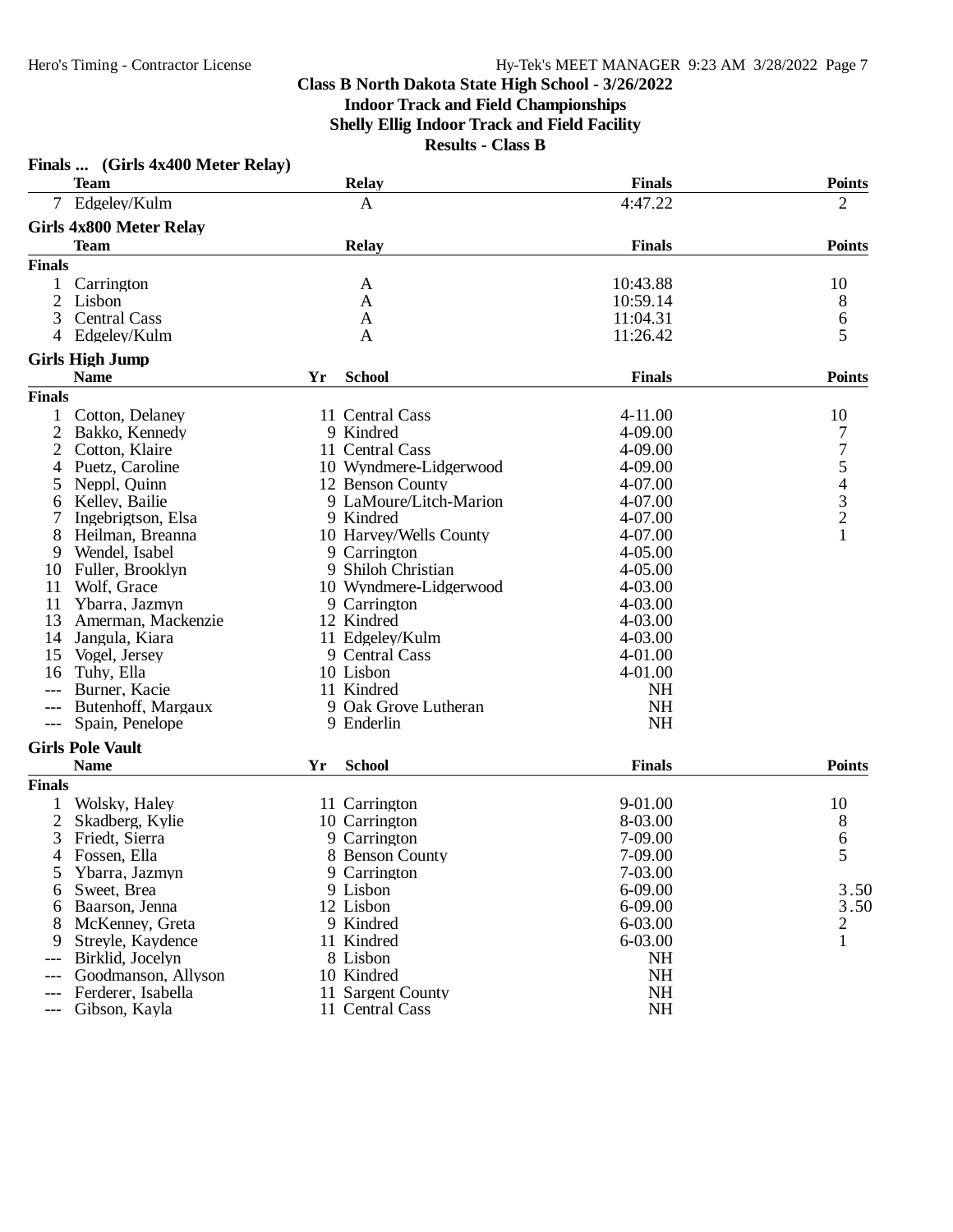|               | Finals  (Girls Pole Vault)                |    |                                      |                      |                                                |                     |
|---------------|-------------------------------------------|----|--------------------------------------|----------------------|------------------------------------------------|---------------------|
|               | <b>Name</b>                               | Yr | <b>School</b>                        | <b>Finals</b>        |                                                | <b>Points</b>       |
|               | --- Rolf, Gracia                          |    | 11 Lisbon                            | <b>NH</b>            |                                                |                     |
|               | --- Kitzmann, Keira                       |    | 10 Benson County                     | NH                   |                                                |                     |
|               | <b>Girls Long Jump</b>                    |    |                                      |                      |                                                |                     |
|               | <b>Name</b>                               | Yr | <b>School</b>                        | <b>Finals</b>        | H#                                             | <b>Points</b>       |
| <b>Finals</b> |                                           |    |                                      |                      |                                                |                     |
|               |                                           |    |                                      |                      |                                                |                     |
| $\mathbf 1$   | Smith, Decontee                           |    | 11 Central Cass                      | 16-05.25             | 3                                              | 10                  |
| 2             | Jacobson, Mayzee                          |    | 11 Central Cass                      | 16-03.00             | 3                                              | 8                   |
| 3             | Henke, Ali                                |    | 9 Kindred                            | 15-06.00             | 1                                              | 6                   |
| 4             | Olson, Ava                                |    | 12 Kindred                           | 15-03.25             | 1                                              | 5<br>$\overline{4}$ |
| 5             | Heid, Zoey                                |    | 11 Grant County/Flasher              | 14-08.25             | 3                                              |                     |
| 6             | Cavett, Kendra<br>Nelson, Gracie          |    | 12 Lisbon<br>11 Kindred              | 14-03.00<br>14-02.25 | 3<br>3                                         | $\frac{3}{2}$       |
| 7             |                                           |    |                                      |                      |                                                | $\mathbf{1}$        |
| 8             | Fuller, Brooklyn                          |    | 9 Shiloh Christian                   | 14-00.00             | 3                                              |                     |
| 9             | Gette, Peyton                             |    | 10 Kindred<br>8 LaMoure/Litch-Marion | 13-11.50             | $\mathbf{1}$                                   |                     |
| 10            | DelaBarre, Norah<br>Quam, Hailey          |    | 10 Shiloh Christian                  | 13-08.00             | 3<br>3                                         |                     |
| 11            |                                           |    | New Rockford-Sheyenne                | 13-07.75             | $\mathbf{1}$                                   |                     |
|               | 12 Belquist, Emmie<br>13 Fuller, Brynn    |    | 10 Shiloh Christian                  | 13-07.25<br>13-05.75 | 3                                              |                     |
|               |                                           |    | 11 Enderlin                          | 13-05.00             |                                                |                     |
| 15            | 14 Gruba, Genevieve<br>Lindteigen, Aubrey |    | 8 Oak Grove Lutheran                 | 13-05.00             | $\mathbf{1}$                                   |                     |
|               | 16 Fleck, Rylee                           |    | 10 Grant County/Flasher              | 13-03.75             | $\overline{\mathbf{c}}$<br>3                   |                     |
| 17            | Van Eeden, Mia                            |    | 8 LaMoure/Litch-Marion               | 13-02.00             | $\overline{c}$                                 |                     |
| 18            | Peterson, Ava                             |    | New Rockford-Sheyenne                | 13-01.50             | $\mathbf 1$                                    |                     |
|               | 19 Heley, Tarah                           |    | 11 Wyndmere-Lidgerwood               | 13-01.00             | $\overline{c}$                                 |                     |
|               | 20 Wheeler, Breena                        |    | 12 Lisbon                            | 13-00.75             |                                                |                     |
| 21            | Differding, Kendra                        |    | 10 Lisbon                            | 13-00.00             |                                                |                     |
| 22            | Hill, Megan                               |    | 12 Sargent County                    | 12-09.75             |                                                |                     |
| 23            | Zaun, Katie                               |    | 12 Maple River                       | 12-08.00             | $\begin{array}{c}\n23 \\ 22 \\ 2\n\end{array}$ |                     |
|               | 24 Heilman, Breanna                       |    | 10 Harvey/Wells County               | 12-04.25             |                                                |                     |
|               | 25 Lesko, Onika                           |    | 7 LaMoure/Litch-Marion               | 11-08.50             | $\overline{c}$                                 |                     |
|               | 26 O'Connor, Kaiya                        |    | 9 New Rockford-Sheyenne              | 11-08.25             | $\mathbf{1}$                                   |                     |
| 27            | Olson, Brooklyn                           |    | 11 Maple River                       | 11-06.00             | 1                                              |                     |
|               | 28 Butenhoff, Margaux                     |    | 9 Oak Grove Lutheran                 | 11-06.00             | $\overline{c}$                                 |                     |
|               | 29 Lura, Mercedes                         |    | 9 Carrington                         | 11-04.25             | $\overline{c}$                                 |                     |
|               | 30 Thompson, Emma                         |    | 10 Maple River                       | 11-01.50             | $\mathbf 1$                                    |                     |
| 31            | Williams, Brynn                           |    | 9 Wyndmere-Lidgerwood                | 11-01.50             | $\mathbf{1}$                                   |                     |
| 32            | Stroh, Grace                              |    | 9 LaMoure/Litch-Marion               | 11-00.75             | $\overline{c}$                                 |                     |
|               | 33 Samek, Jayden                          |    | 11 Barnes County North               | 10-10.75             | $\mathbf{1}$                                   |                     |
|               | 34 Satrom, Stella                         |    | 9 Maple River                        | 10-06.00             | $\overline{c}$                                 |                     |
| 35            | Goodmanson, Danielle                      |    | 9 Enderlin                           | $9 - 05.50$          |                                                |                     |
|               | Cavett, Kayla                             |    | 12 Lisbon                            | <b>ND</b>            | 3                                              |                     |
|               | Zirnhelt, Autumn                          |    | 11 Sargent County                    | <b>ND</b>            | 1                                              |                     |
|               | Beck, Alannah                             |    | 12 Sargent County                    | N <sub>D</sub>       | $\overline{2}$                                 |                     |
|               |                                           |    |                                      |                      |                                                |                     |
|               | <b>Girls Triple Jump</b>                  |    |                                      |                      |                                                |                     |
|               | <b>Name</b>                               | Yr | <b>School</b>                        | <b>Finals</b>        | H#                                             | <b>Points</b>       |
| <b>Finals</b> |                                           |    |                                      |                      |                                                |                     |
|               | 1 Belquist, Kelsie                        |    | 10 New Rockford-Sheyenne             | 35-09.75             | $\overline{c}$                                 | 10                  |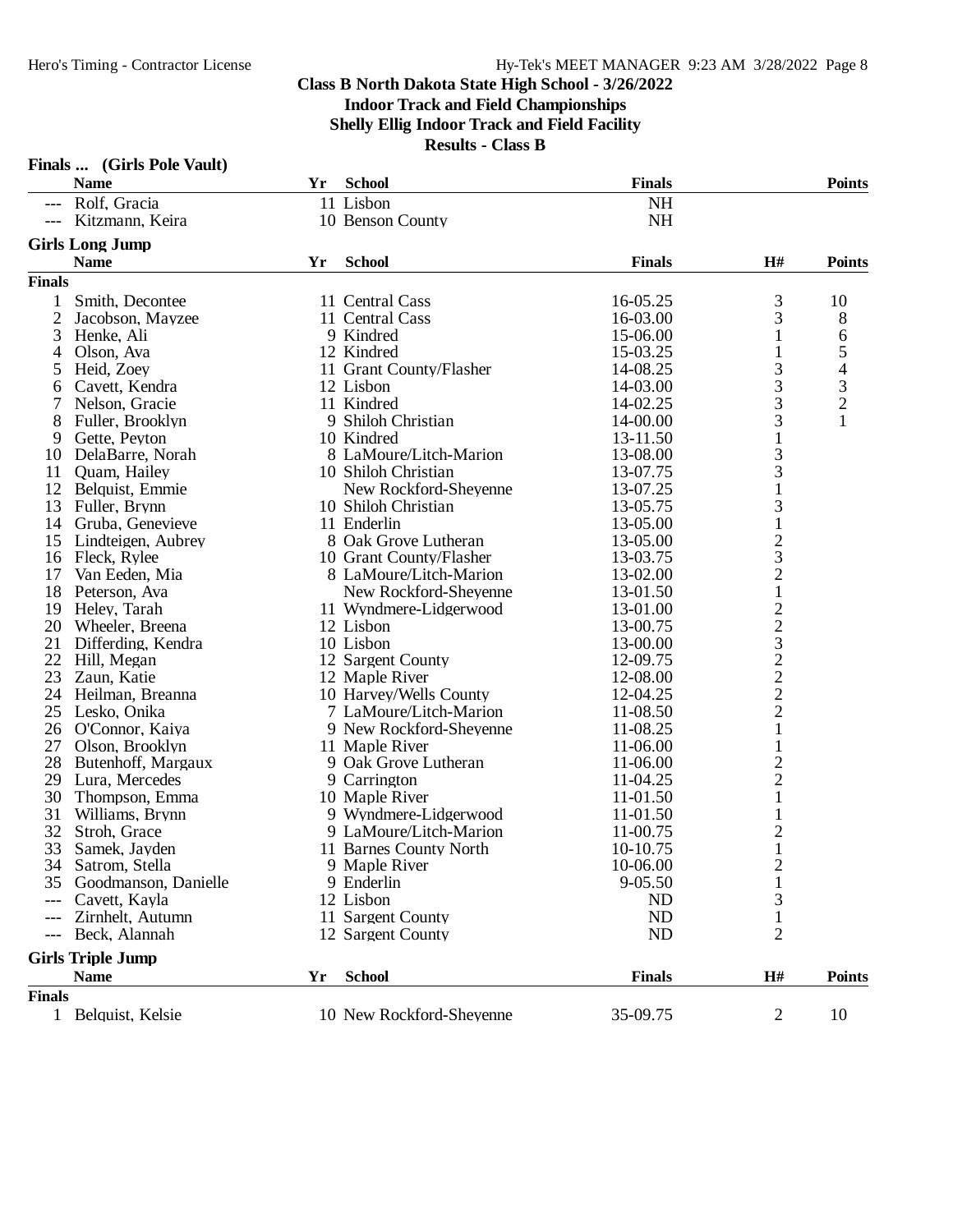**Indoor Track and Field Championships**

**Shelly Ellig Indoor Track and Field Facility**

| Finals  (Girls Triple Jump) |
|-----------------------------|
|                             |

|                     | <b>Name</b>           | Yr | <b>School</b>            | <b>Finals</b> | H#                                         | <b>Points</b>            |
|---------------------|-----------------------|----|--------------------------|---------------|--------------------------------------------|--------------------------|
| 2                   | Nelson, Gracie        |    | 11 Kindred               | 31-00.75      | $\overline{c}$                             | 8                        |
| 3                   | Differding, Kendra    |    | 10 Lisbon                | 30-07.25      | $\overline{c}$                             | 6                        |
| 4                   | Wendel, Kennedy       |    | 11 Carrington            | 30-05.75      | $\overline{c}$                             | 5                        |
| 5                   | Hill, Megan           |    | 12 Sargent County        | 29-01.50      | $\mathbf{1}$                               | 4                        |
| 6                   | Zaun, Katie           |    | 12 Maple River           | 28-10.25      | $\overline{c}$                             | 3                        |
| 7                   | Wheeler, Breena       |    | 12 Lisbon                | 28-06.50      | $\overline{2}$                             | $\overline{c}$           |
| 8                   | Friedt, Sierra        |    | 9 Carrington             | 28-05.50      | 1                                          | $\mathbf{1}$             |
| 9                   | Van Eeden, Mia        |    | 8 LaMoure/Litch-Marion   | 28-01.25      | 1                                          |                          |
| 10                  | Ketterer, Gabby       |    | 12 Maple River           | 27-04.25      | 1                                          |                          |
| 11                  | Freier, Tina          |    | 12 Kindred               | 27-02.50      | 1                                          |                          |
| 12                  | Williams, Brynn       |    | 9 Wyndmere-Lidgerwood    | 23-04.50      | 1                                          |                          |
| 13                  | Peterson, Ava         |    | New Rockford-Sheyenne    | 22-02.75      |                                            |                          |
| $---$               | Weiss, Ashley         |    | 11 Barnes County North   | <b>ND</b>     |                                            |                          |
|                     | Olson, Brooklyn       |    | 11 Maple River           | <b>ND</b>     |                                            |                          |
| ---                 | Satrom, Stella        |    | 9 Maple River            | <b>ND</b>     |                                            |                          |
|                     | Cotton, Delaney       |    | 11 Central Cass          | ${\rm FOUL}$  |                                            |                          |
| $---$               |                       |    |                          | <b>FOUL</b>   | $\begin{array}{c} 2 \\ 2 \\ 2 \end{array}$ |                          |
|                     | Jacobson, Mayzee      |    | 11 Central Cass          |               |                                            |                          |
| $---$               | Cavett, Kendra        |    | 12 Lisbon                | <b>FOUL</b>   |                                            |                          |
| $\qquad \qquad - -$ | Musland, Molly        |    | 12 LaMoure/Litch-Marion  | <b>FOUL</b>   |                                            |                          |
|                     | <b>Girls Shot Put</b> |    |                          |               |                                            |                          |
|                     | <b>Name</b>           | Yr | <b>School</b>            | <b>Finals</b> | H#                                         | <b>Points</b>            |
| <b>Finals</b>       |                       |    |                          |               |                                            |                          |
| 1                   | Ebens, Ashley         |    | 12 Kindred               | 31-08.25      |                                            | 10                       |
| $\overline{2}$      | Kinzler, Emily        |    | 12 Edgeley/Kulm          | 31-06.50      |                                            | 8                        |
| 3                   | Cotton, Jaylin        |    | 12 Central Cass          | 30-04.00      | 333322223                                  | 6                        |
| $\overline{4}$      | Murphy, Cassidy       |    | 10 Kindred               | 29-07.00      |                                            | 5                        |
| 5                   | Lahtonen, Megan       |    | 12 Glenburn              | 29-05.50      |                                            | $\overline{\mathcal{L}}$ |
| 6                   | Turchin, Sage         |    | 11 Lisbon                | 28-08.00      |                                            |                          |
| 7                   | Priewe, Amanda        |    | 10 Central Cass          | 28-06.00      |                                            | $\frac{3}{2}$            |
| 8                   | Neumann, Hailey       |    | 9 Oak Grove Lutheran     | 28-03.00      |                                            | $\mathbf{1}$             |
| 9                   | Threadgold, Olivia    |    | 10 Carrington            | 27-00.00      |                                            |                          |
| 10                  | Sundquist, Ashlynn    |    | 9 Sargent County         | 26-07.00      |                                            |                          |
| 11                  | Beauclair, Averi      |    | 8 Kindred                | 26-05.25      |                                            |                          |
| 12                  |                       |    |                          |               | $\,1$                                      |                          |
|                     | Vosberg, Makenna      |    | 10 Wyndmere-Lidgerwood   | 26-04.50      |                                            |                          |
| 13                  | Tong, Macey           |    | 11 Oak Grove Lutheran    | 26-04.00      | $\frac{3}{2}$ $\frac{2}{3}$ $\frac{3}{3}$  |                          |
| 14                  | Scevers, Haley        |    | 9 Benson County          | 25-10.00      |                                            |                          |
| 15                  | Carlson, Alayna       |    | 9 Shiloh Christian       | 25-09.50      |                                            |                          |
| 16                  | Mathern, Abby         |    | 10 Edgeley/Kulm          | 25-06.50      |                                            |                          |
| 17                  | Oster, Lauren         |    | 11 Wyndmere-Lidgerwood   | 25-04.00      | $\overline{2}$                             |                          |
| 18                  | Fenner, BriAuna       |    | 8 Kindred                | 24-11.00      |                                            |                          |
| 19                  | Jones, Makayla        |    | 12 LaMoure/Litch-Marion  | 24-07.50      |                                            |                          |
| 20                  | Forbes, Mia           |    | 12 Glenburn              | 24-03.50      |                                            |                          |
| 21                  | Kellerman, Julia      |    | 11 Oak Grove Lutheran    | 24-03.50      | $\frac{3}{2}$<br>$\frac{2}{2}$             |                          |
| 22                  | Christianson, Claire  |    | 11 Central Cass          | 24-00.25      |                                            |                          |
| 23                  | Fossen, Vada          |    | 8 Benson County          | 23-11.50      | 1                                          |                          |
| 24                  | Thumb, Trysta         |    | 10 New Rockford-Sheyenne | 23-06.00      |                                            |                          |
| 25                  | Keller, Ashley        |    | 10 Harvey/Wells County   | 23-01.50      | 3                                          |                          |
| 26                  | Gossen, Mariah        |    | 9 Benson County          | 23-00.50      | $\overline{2}$                             |                          |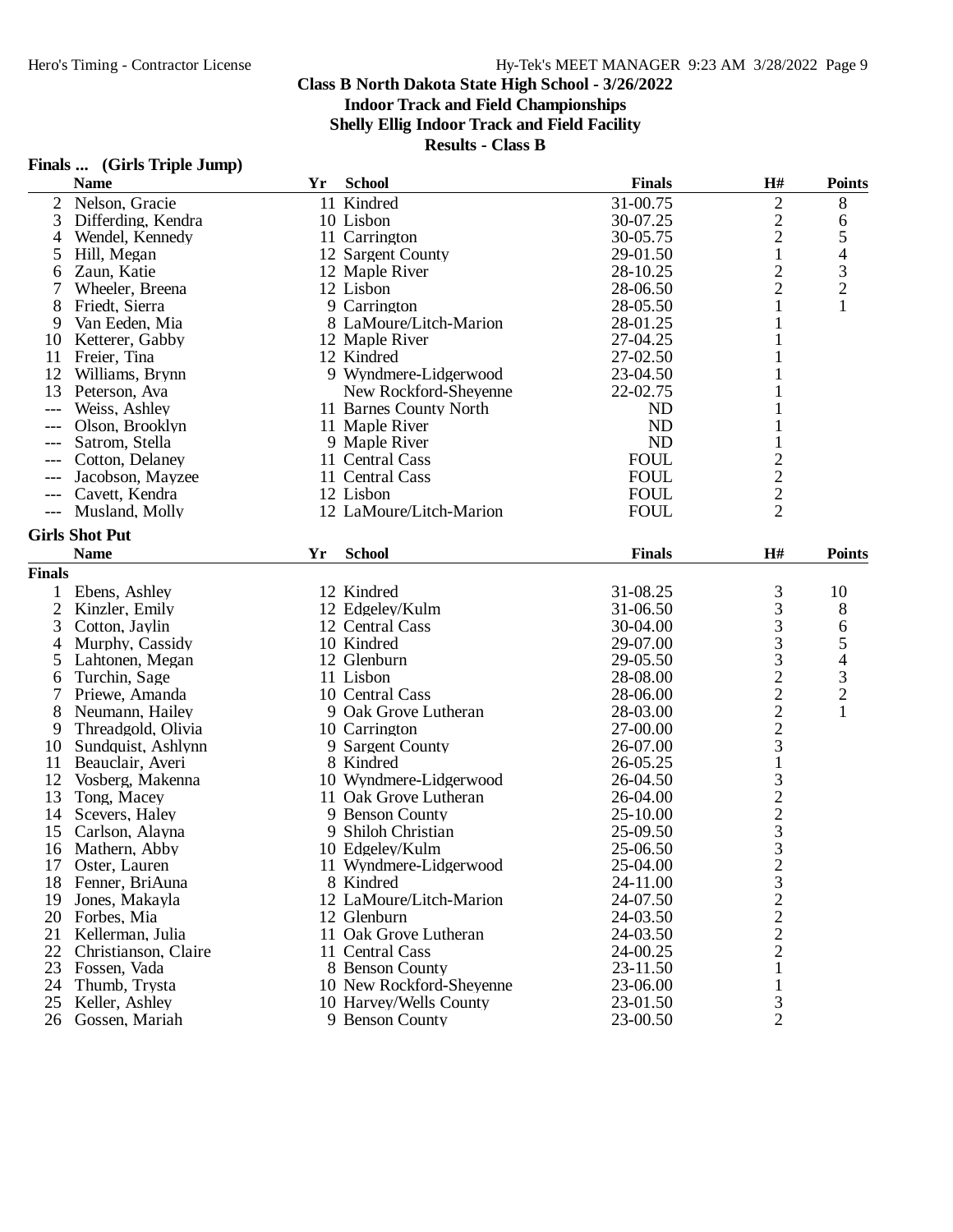**Shelly Ellig Indoor Track and Field Facility**

|                | Finals  (Girls Shot Put) |
|----------------|--------------------------|
| $\blacksquare$ |                          |

|       | Finals  (Girls Shot Put)  |    |                                    |                |                                            |               |
|-------|---------------------------|----|------------------------------------|----------------|--------------------------------------------|---------------|
|       | <b>Name</b>               | Yr | <b>School</b>                      | <b>Finals</b>  | H#                                         | <b>Points</b> |
| 27    | Metcalf, Brenna           |    | 10 Wyndmere-Lidgerwood             | 23-00.50       | $\mathbf{1}$                               |               |
| 28    | Korb, Bella               |    | 10 Harvey/Wells County             | 22-07.00       | 3                                          |               |
| 29    | Wagner, Addison           |    | 10 Strasburg                       | 22-01.50       | 1                                          |               |
|       | 30 Feather, Cadence       |    | 11 Warwick                         | $21 - 10.00$   | $\mathbf{1}$                               |               |
| 31    | Steinhaus, Summer         |    | 9 Wyndmere-Lidgerwood              | 21-08.00       | 3                                          |               |
|       | 32 Cash, Nova             |    | 12 Glenburn                        | 21-04.50       | 1                                          |               |
| 33    | Dudas, Anna               |    | 12 Sargent County                  | 21-02.50       |                                            |               |
|       | 34 Linebaugh, Alexis      |    | 11 LaMoure/Litch-Marion            | 20-11.50       |                                            |               |
| 35    | Winter, Megan             |    | 10 Oak Grove Lutheran              | 19-02.50       | 2                                          |               |
|       | 36 Jobert, Maleina        |    | 10 Harvey/Wells County             | 19-01.50       | 1                                          |               |
|       | 37 Huschka, Harlie        |    | 9 Maple River                      | 19-01.00       | 1                                          |               |
|       | 38 Iverson, Maci          |    | 10 Benson County                   | 18-08.50       |                                            |               |
|       | 39 Kunze, Jaida           |    | 9 Lisbon                           | 18-05.50       |                                            |               |
|       |                           |    | 9 Lisbon                           | 15-08.00       |                                            |               |
| 40    | Gilje, Jessie             |    |                                    |                |                                            |               |
| 41    | Bjerke, Kylie             |    | 9 Lisbon<br>9 LaMoure/Litch-Marion | 12-06.50       |                                            |               |
| $---$ | Kelley, Bailie            |    |                                    | <b>ND</b>      | $\overline{2}$                             |               |
|       | <b>Boys 60 Meter Dash</b> |    |                                    |                |                                            |               |
|       | <b>Name</b>               | Yr | <b>School</b>                      | <b>Prelims</b> | H#                                         |               |
|       | <b>Preliminaries</b>      |    |                                    |                |                                            |               |
|       | 1 Friese, Isaac           |    | 12 Harvey/Wells County             | 7.40 q         | 8                                          |               |
| 2     | Lormejuste, Christian     |    | 11 Bishop Ryan                     | 7.48q          | 3                                          |               |
| 3     | Jensen, Kaden             |    | 12 New Rockford-Sheyenne           | 7.49 $q$       | 10                                         |               |
| 4     | Ellison, Will             |    | 12 Central Cass                    | 7.51q          | 6                                          |               |
| 5     | Rath, Xander              |    | 10 Kindred                         | 7.54 $q$       | 3                                          |               |
| 6     | Biewer, Charlie           |    | 11 Kindred                         | 7.55 $q$       | 8                                          |               |
| 7     | Allmaras, Masen           |    | 11 Kindred                         | 7.61 $q$       | 3                                          |               |
| 8     | Harms, Avery              |    | 11 Shiloh Christian                | 7.61 $q$       | $\overline{7}$                             |               |
| 9     | Fossen, Logan             |    | 10 Benson County                   | 7.64           | 9                                          |               |
| 10    | Wisnewski, Isaac          |    | 10 Central Cass                    | 7.64           | 4                                          |               |
| 11    | Fernow, Riley             |    | 11 Enderlin                        | 7.64           | 8                                          |               |
| 12    | Wiersma, Owen             |    | 11 Central Cass                    | 7.65           | 5                                          |               |
| 13    | Hansen, Nick              |    | 10 Sargent County                  | 7.66           | $\tau$                                     |               |
|       | 14 McGaughy, Kyreece      |    | 12 LaMoure/Litch-Marion            | 7.68           | 10                                         |               |
|       | 15 Knatterud, Connor      |    | 10 New Rockford-Sheyenne           | 7.69           | 9                                          |               |
|       | 16 Schmitz, Carter        |    | 12 Kindred                         | 7.73           | $\mathbf{1}$                               |               |
| 16    | Bopp, Chayse              |    | 12 Sargent County                  | 7.73           | 10                                         |               |
| 16    | Tapson, Colton            |    | 11 Lisbon                          | 7.73           | 7                                          |               |
| 19    | McDonald, Jack            |    | 9 Kindred                          | 7.75           | $\mathbf{1}$                               |               |
| 20    | Weninger, Logan           |    | 10 Carrington                      | 7.77           | $\overline{c}$                             |               |
| 21    | Narum, Jace               |    | 10 Central Cass                    | 7.79           | $\overline{\mathcal{A}}$                   |               |
| 22    | Mart, Tate                |    | 11 LaMoure/Litch-Marion            | 7.80           | 10                                         |               |
| 23    | Severson, Dylan           |    | 10 Wyndmere-Lidgerwood             | 7.82           | 7                                          |               |
|       | 24 Baldwin, Tommy         |    | 10 Wyndmere-Lidgerwood             | 7.87           | 9                                          |               |
| 25    | Neidviecky, Sam           |    | 10 Central Cass                    | 7.89           | $\sqrt{6}$                                 |               |
|       | 26 Everson, Casey         |    |                                    |                |                                            |               |
|       |                           |    | 12 Barnes County North             | 7.91           | $\begin{array}{c} 3 \\ 3 \\ 5 \end{array}$ |               |
| 27    | Even, Darrick             |    | 11 Unattached                      | 7.91           |                                            |               |
| 28    | Michels, Jaiten           |    | 11 Central Cass                    | 7.94           |                                            |               |
| 29    | Johnston, Ty              |    | 11 Carrington                      | 7.94           | 6                                          |               |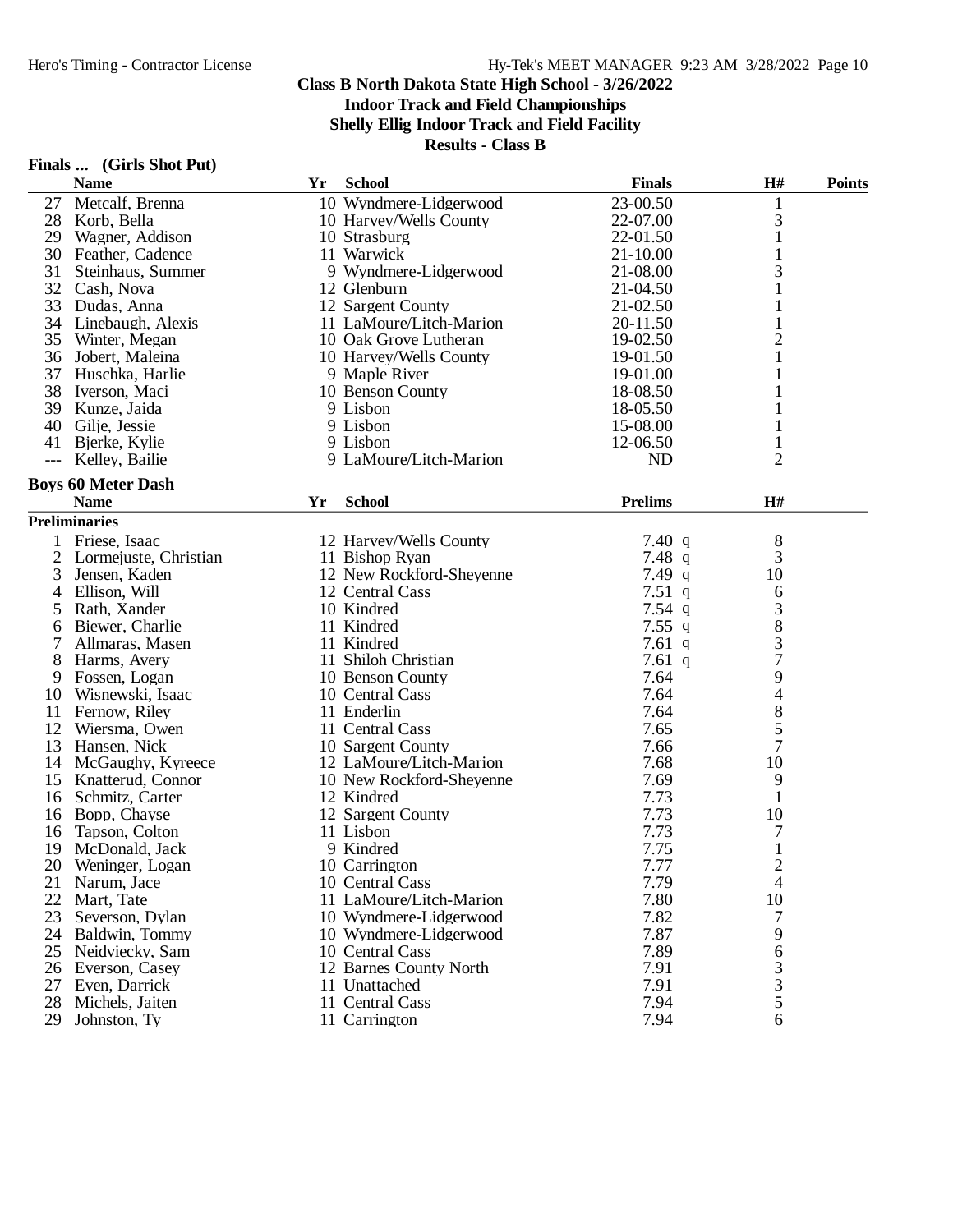**Indoor Track and Field Championships**

**Shelly Ellig Indoor Track and Field Facility**

**Results - Class B**

## **Preliminaries ... (Boys 60 Meter Dash)**

|                | <b>Name</b>                | Yr | <b>School</b>            | <b>Prelims</b> | H#                                         |               |
|----------------|----------------------------|----|--------------------------|----------------|--------------------------------------------|---------------|
| 30             | Brunelle, Brandon          |    | 10 Grant County/Flasher  | 7.97           | 4                                          |               |
| 31             | Seifert, Carter            |    | 10 Shiloh Christian      | 7.97           | 8                                          |               |
| 32             | Ness, Colton               |    | 11 LaMoure/Litch-Marion  | 8.05           | 6                                          |               |
| 33             | Brandt, Tyler              |    | 10 Wyndmere-Lidgerwood   | 8.06           | 6                                          |               |
| 34             | Schmidt, Preston           |    | 9 Richland               | 8.09           | 3                                          |               |
| 35             | Kinzler, Braedon           |    | 9 Edgeley/Kulm           | 8.10           | $\overline{\mathcal{L}}$                   |               |
| 36             | Froehlich, Lane            |    | 12 Edgeley/Kulm          | 8.11           | 6                                          |               |
| 37             | Smith, Alex                |    | 10 Harvey/Wells County   | 8.12           | $\mathbf{1}$                               |               |
| 38             | Collier, Bradyn            |    | 9 New Rockford-Sheyenne  | 8.13           |                                            |               |
| 38             | Heley, Jeremy              |    | 12 Wyndmere-Lidgerwood   | 8.13           | 5                                          |               |
| 40             | Kunze, Jared               |    | 11 Barnes County North   | 8.15           | 4                                          |               |
| 41             | Zink, McKade               |    | 8 Carrington             | 8.18           | 10                                         |               |
| 42             | Harstad, Jonah             |    | 10 Barnes County North   | 8.21           | $\,8\,$                                    |               |
| 43             | Cudworth, Keaton           |    | 10 New Rockford-Sheyenne | 8.23           | $\overline{c}$                             |               |
| 44             | Korb, Wyatt                |    | 8 Harvey/Wells County    | 8.23           | 6                                          |               |
| 45             | Deede, Quinton             |    | 10 Harvey/Wells County   | 8.28           | 8                                          |               |
| 46             | Besette, Gavin             |    | 9 Maple River            | 8.32           | 9                                          |               |
| 47             | Coughlin, Tygen            |    | 9 Shiloh Christian       | 8.38           | 5                                          |               |
| 48             | Alcivar, Jose              |    | 10 Oak Grove Lutheran    | 8.43           | $\overline{7}$                             |               |
| 49             | Fernandes, Eli             |    | 10 Edgeley/Kulm          | 8.43           |                                            |               |
| 50             | Koebernick, Miko           |    | 9 Barnes County North    | 8.46           |                                            |               |
| 51             | Bergh, Payton              |    | 10 Sargent County        | 8.47           | $\begin{array}{c} 9 \\ 2 \\ 5 \end{array}$ |               |
| 52             | Gilje, Carter              |    | 11 Sargent County        | 8.54           | $\overline{4}$                             |               |
| 53             | Odden, Jacob               |    | 9 Strasburg              | 8.57           | $\overline{4}$                             |               |
| 54             | Olson, Colin               |    | 9 Sargent County         | 8.59           | 10                                         |               |
| 55             | Quick, Kayden              |    | 11 Barnes County North   | 8.62           | $\mathfrak{Z}$                             |               |
| 56             | Kersten, Holdyn            |    | 12 Benson County         | 8.64           |                                            |               |
| 57             | Exner, Russel              |    | 9 LaMoure/Litch-Marion   | 8.65           | 9<br>9                                     |               |
| 58             | Huber, Austin              |    | 11 Edgeley/Kulm          | 8.78           | 10                                         |               |
| 59             | Young, Brogan              |    | 7 Edgeley/Kulm           | 9.00           | 7                                          |               |
| 60             | Baumgartner, Cody          |    | 10 Strasburg             | 9.02           | $\overline{c}$                             |               |
| 61             | Touche, Anthony            |    | 7 Warwick                | 9.69           | 10                                         |               |
|                |                            |    |                          |                |                                            |               |
|                | <b>Boys 60 Meter Dash</b>  |    |                          |                |                                            |               |
|                | <b>Name</b>                | Yr | <b>School</b>            | <b>Finals</b>  |                                            | Points        |
| <b>Finals</b>  |                            |    |                          |                |                                            |               |
|                | Lormejuste, Christian      |    | 11 Bishop Ryan           | 7.39           |                                            | 10            |
| 2              | Friese, Isaac              |    | 12 Harvey/Wells County   | 7.43           |                                            | 8             |
| 3              | Jensen, Kaden              |    | 12 New Rockford-Sheyenne | 7.45           |                                            | 6             |
| $\overline{4}$ | Rath, Xander               |    | 10 Kindred               | 7.53           |                                            | 5             |
| 5              | Ellison, Will              |    | 12 Central Cass          | 7.53           |                                            | 4             |
|                | Harms, Avery               |    | 11 Shiloh Christian      | 7.55           |                                            | 3             |
|                | Biewer, Charlie            |    | 11 Kindred               | 7.64           |                                            | 2             |
|                | Allmaras, Masen            |    | 11 Kindred               | 7.68           |                                            | 1             |
|                | <b>Boys 200 Meter Dash</b> |    |                          |                |                                            |               |
|                | <b>Name</b>                | Yr | <b>School</b>            | <b>Finals</b>  | H#                                         | <b>Points</b> |
| <b>Finals</b>  |                            |    |                          |                |                                            |               |
|                | 1 Lormejuste, Christian    |    | 11 Bishop Ryan           | 24.39          | 1                                          | 10            |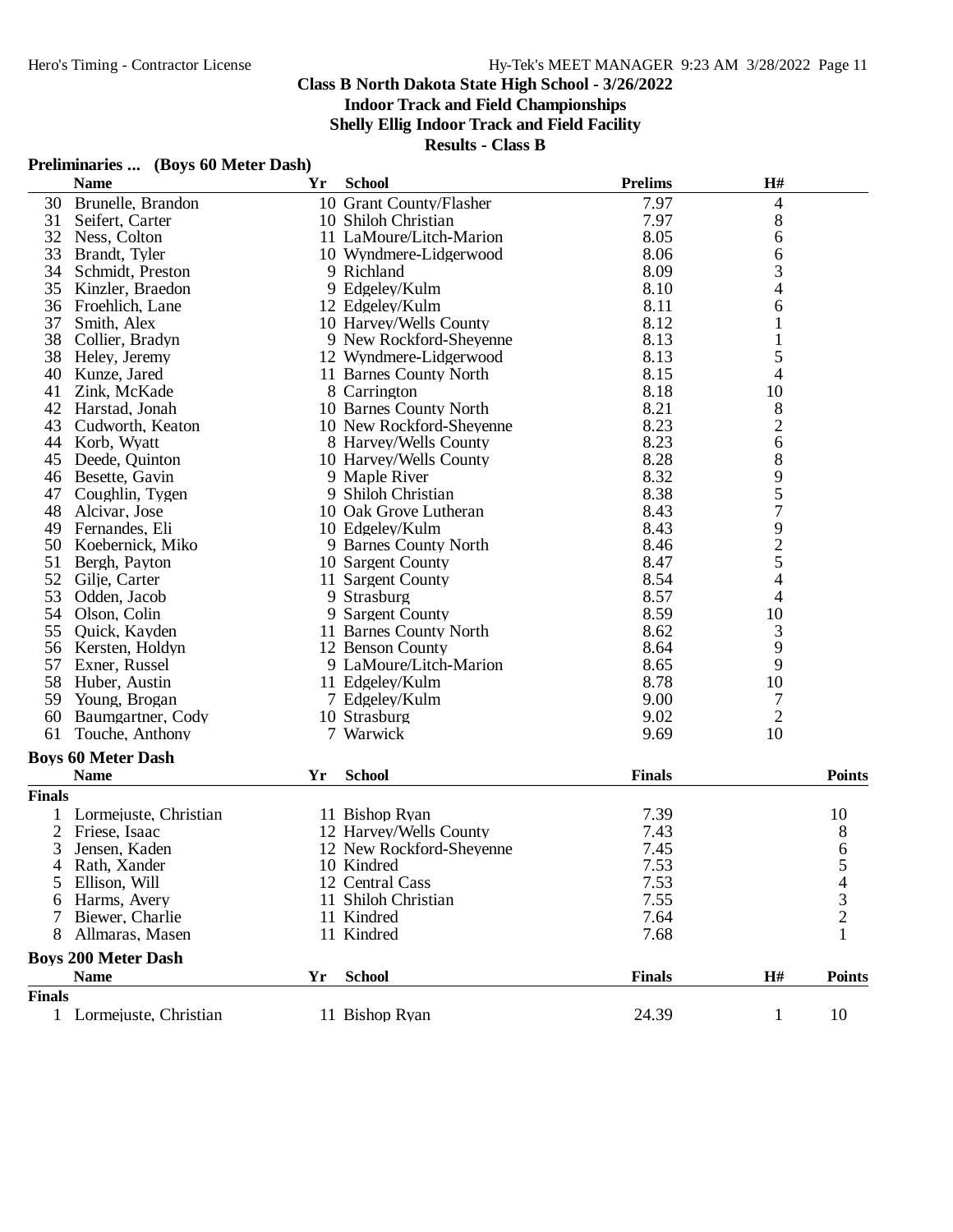**Indoor Track and Field Championships**

**Shelly Ellig Indoor Track and Field Facility**

**Results - Class B**

|                | <b>Name</b>            | <b>Yr</b> | <b>School</b>            | <b>Finals</b> | H#                       | <b>Points</b>  |
|----------------|------------------------|-----------|--------------------------|---------------|--------------------------|----------------|
| $\overline{2}$ | Biewer, Charlie        |           | 11 Kindred               | 24.49         | 1                        | $8\,$          |
| 3              | Olson, Jack            |           | 12 Kindred               | 24.56         | $\mathbf{2}$             | 6              |
| 4              | Rodriguez, Trevon      |           | 12 Oak Grove Lutheran    | 24.91         | $\mathbf{1}$             | $\mathfrak{S}$ |
| 5              | McGaughy, Kyreece      |           | 12 LaMoure/Litch-Marion  | 25.02         | $\overline{c}$           | 4              |
| 6              | Harms, Avery           |           | 11 Shiloh Christian      | 25.06         | $\overline{c}$           | 3              |
| 7              | Musland, Max           |           | 10 LaMoure/Litch-Marion  | 25.24         | 3                        | $\overline{c}$ |
| 8              | Rath, Xander           |           | 10 Kindred               | 25.49         | $\overline{c}$           | 1              |
| 9              | Sveum, Levi            |           | 11 Lisbon                | 25.52         | 4                        |                |
|                | 10 Even, Darrick       |           | 11 Unattached            | 25.58         | 3                        |                |
| 11             | Knatterud, Connor      |           | 10 New Rockford-Sheyenne | 25.60         | 4                        |                |
|                | 12 Michels, Jaiten     |           | 11 Central Cass          | 25.74         | 4                        |                |
| 13             | Fernow, Riley          |           | 11 Enderlin              | 25.81         | 9                        |                |
| 14             | Steffes, Brayden       |           | 11 LaMoure/Litch-Marion  | 25.86         | 4                        |                |
| 15             | Kelly, Seamus          |           | 9 Lisbon                 | 25.88         | 4                        |                |
| 16             | Heilman, Carson        |           | 8 Harvey/Wells County    | 26.04         | 5                        |                |
| 17             | Kinzler, Braedon       |           | 9 Edgeley/Kulm           | 26.10         | 3                        |                |
| 18             | Schwartzwalter, Camron |           | 10 Kindred               | 26.10         | 3                        |                |
| 19             | Mart, Tate             |           | 11 LaMoure/Litch-Marion  | 26.13         | $\overline{c}$           |                |
| 20             | Granger, Porter        |           | 9 New Rockford-Sheyenne  | 26.24         | $\overline{\mathcal{L}}$ |                |
| 21             | McDonald, Jack         |           | 9 Kindred                | 26.28         | 3                        |                |
| 22             | Francis, Caeden        |           | 12 Central Cass          | 26.43         | 5                        |                |
| 23             | Froehlich, Lane        |           | 12 Edgeley/Kulm          | 26.56         | 3                        |                |
| 24             | Smith, Alex            |           | 10 Harvey/Wells County   | 26.64         | 6                        |                |
| 25             | Brunelle, Brandon      |           | 10 Grant County/Flasher  | 26.67         | 8                        |                |
| 26             | Green, Andrew          |           | 11 Oak Grove Lutheran    | 26.83         | 4                        |                |
| 27             |                        |           | 9 Harvey/Wells County    | 26.98         |                          |                |
| 28             | Ziegler, Noah          |           |                          | 27.19         | 6                        |                |
| 29             | Collier, Bradyn        |           | 9 New Rockford-Sheyenne  | 27.28         | 6                        |                |
|                | Yri, Lucas             |           | 10 New Rockford-Sheyenne |               | 5                        |                |
| 30             | Storhoff, Hunter       |           | 11 Central Cass          | 27.37         | 7                        |                |
| 31             | Cudworth, Keaton       |           | 10 New Rockford-Sheyenne | 27.52         | 6                        |                |
| 32             | Christensen, Kobe      |           | 12 Central Cass          | 27.70         | 5                        |                |
| 33             | Coughlin, Tygen        |           | 9 Shiloh Christian       | 27.80         | 8                        |                |
| 34             | Tapson, Colton         |           | 11 Lisbon                | 27.87         | 5                        |                |
| 35             | Fernandes, Eli         |           | 10 Edgeley/Kulm          | 27.97         | 6                        |                |
|                | 36 Gilje, Carter       |           | 11 Sargent County        | 27.99         | 6                        |                |
| 37             | Kiecker, Justus        |           | 12 Edgeley/Kulm          | 28.17         | 6                        |                |
| 38             | Joramo, Dalton         |           | 9 Warwick                | 28.19         | 9                        |                |
| 38             | Deede, Quinton         |           | 10 Harvey/Wells County   | 28.19         | 7                        |                |
|                | 40 bravi, Leo          |           | Glenburn                 | 28.28         | 8                        |                |
|                | 41 Knuth, Andrew       |           | 11 Central Cass          | 28.29         | $\overline{7}$           |                |
| 42             | Schmidt, Preston       |           | 9 Richland               | 28.29         | 8                        |                |
| 43             | Copenhaver, Lucas      |           | 9 Harvey/Wells County    | 28.67         | 8                        |                |
| 44             | Bergh, Payton          |           | 10 Sargent County        | 28.73         | 7                        |                |
| 45             | Olson, Colin           |           | 9 Sargent County         | 28.77         | 7                        |                |
|                | 46 Besette, Gavin      |           | 9 Maple River            | 28.78         | 9                        |                |
| 47             | Exner, Russel          |           | 9 LaMoure/Litch-Marion   | 28.86         | 7                        |                |
| 48             | Young, Brogan          |           | 7 Edgeley/Kulm           | 29.91         | 9                        |                |
| 49             | Huber, Austin          |           | 11 Edgeley/Kulm          | 29.93         | 5                        |                |
|                | 50 Feather, Elijah     |           | 9 Warwick                | 32.42         | 9                        |                |

## **Finals ... (Boys 200 Meter Dash)**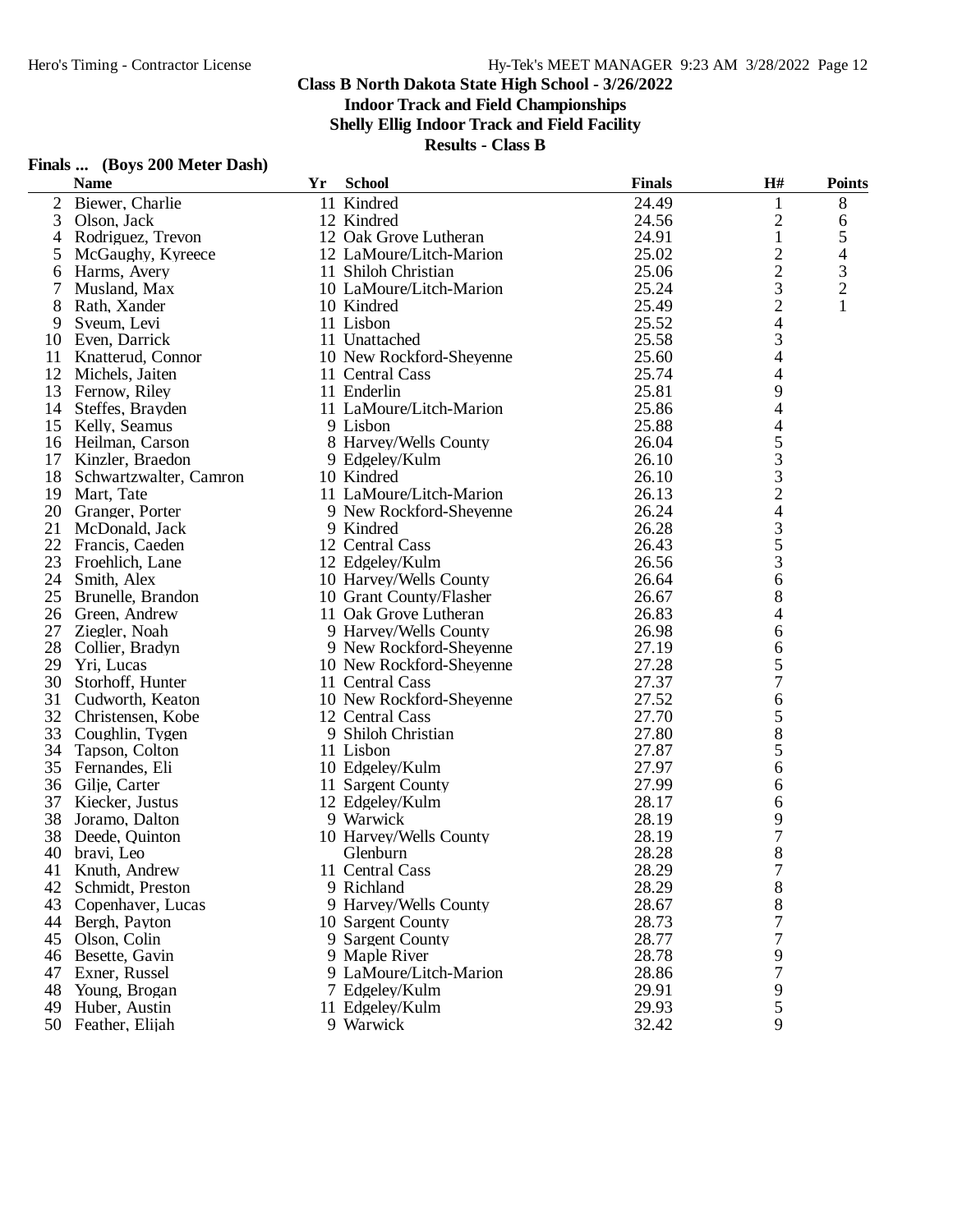**Finals ... (Boys 200 Meter Dash)**

## **Class B North Dakota State High School - 3/26/2022 Indoor Track and Field Championships Shelly Ellig Indoor Track and Field Facility**

|                | <b>Name</b>                | Yr | <b>School</b>            | <b>Finals</b> | H#                                              | <b>Points</b>  |
|----------------|----------------------------|----|--------------------------|---------------|-------------------------------------------------|----------------|
|                | 51 Redfox, Monty           |    | 8 Warwick                | 33.09         | $8\,$                                           |                |
|                | 52 Touche, Anthony         |    | 7 Warwick                | 34.12         | 8                                               |                |
|                | 53 Pierson, Randal         |    | 9 Warwick                | 34.13         | 9                                               |                |
|                | 54 Cavanaugh, Kelsin       |    | 10 Warwick               | 34.19         | 9                                               |                |
|                | <b>Boys 400 Meter Dash</b> |    |                          |               |                                                 |                |
|                |                            | Yr | <b>School</b>            | <b>Finals</b> | H#                                              |                |
|                | <b>Name</b>                |    |                          |               |                                                 | <b>Points</b>  |
| <b>Finals</b>  |                            |    |                          |               |                                                 |                |
| $\mathbf{1}$   | Sweet, Caeden              |    | 12 Lisbon                | 52.07         | 1                                               | 10             |
| $\overline{2}$ | Wisnewski, Frosty          |    | 12 Central Cass          | 52.35         | 1                                               | 8              |
| 3              | Bakkegard, Rylee           |    | 11 Oak Grove Lutheran    | 53.74         | 1                                               | 6              |
| 4              | Wentz, Logan               |    | 12 Bishop Ryan           | 55.10         |                                                 | 5              |
| 5              | Wisnewski, Isaac           |    | 10 Central Cass          | 55.46         | $\overline{c}$                                  | $\overline{4}$ |
| 6              | Steffes, Brayden           |    | 11 LaMoure/Litch-Marion  | 57.78         | $\overline{c}$                                  | $\frac{3}{2}$  |
| 7              | Vollmer, Jadyn             |    | 10 Harvey/Wells County   | 58.85         | 1                                               |                |
| 8              | Musland, Max               |    | 10 LaMoure/Litch-Marion  | 59.29         |                                                 | 1              |
| 9              | McNea, Ayden               |    | 10 Lisbon                | 1:01.77       |                                                 |                |
| 10             | Froehlich, Lane            |    | 12 Edgelev/Kulm          | 1:01.90       |                                                 |                |
| 11             | Storhoff, Hunter           |    | 11 Central Cass          | 1:02.95       |                                                 |                |
| 12             | Christensen, Kobe          |    | 12 Central Cass          | 1:07.07       | $\frac{2}{3}$<br>$\frac{2}{3}$<br>$\frac{3}{3}$ |                |
|                | 13 Laframboise, Thomas     |    | 9 Harvey/Wells County    | 1:07.50       |                                                 |                |
|                | 14 Lahlum, Alex            |    | 9 LaMoure/Litch-Marion   | 1:09.54       |                                                 |                |
| 15             | Shockman, Maddux           |    | 9 LaMoure/Litch-Marion   | 1:12.99       |                                                 |                |
| 16             | Andel, Easton              |    | 11 Glenburn              | 1:14.27       |                                                 |                |
| 17             | Yri, Lucas                 |    | 10 New Rockford-Sheyenne | 1:24.29       | $\begin{array}{c} 3 \\ 3 \\ 2 \\ 2 \end{array}$ |                |
|                |                            |    |                          |               |                                                 |                |
|                | <b>Boys 800 Meter Run</b>  |    |                          |               |                                                 |                |
|                | <b>Name</b>                | Yr | <b>School</b>            | <b>Finals</b> | H#                                              | <b>Points</b>  |
| <b>Finals</b>  |                            |    |                          |               |                                                 |                |
|                | 1 Asche, Jon               |    | 11 Oak Grove Lutheran    | 2:16.55       | 1                                               | 10             |
| $\overline{2}$ | Olson, Rodney              |    | 12 Lisbon                | 2:17.05       | 1                                               | 8              |
| 3              | Crandall, Josiah           |    | 11 Central Cass          | 2:17.69       |                                                 | 6              |
| 4              | Lies, Harrison             |    | 11 Harvey/Wells County   | 2:18.55       |                                                 | 5              |
| 5              | Adair, Lincoln             |    | 9 Lisbon                 | 2:19.10       | 1                                               | $\overline{4}$ |
| 6              | Larson, Gunnar             |    | 11 Benson County         | 2:21.10       |                                                 | 3              |
|                | Burchill, Ronnie           |    | 10 Central Cass          | 2:22.77       |                                                 | $\overline{c}$ |
| 8              | Urbach, Jacob              |    | 12 Lisbon                | 2:23.29       |                                                 | 1              |
| 9              | Pfaff-Christianson, Brady  |    | 10 LaMoure/Litch-Marion  | 2:23.95       |                                                 |                |
| 10             | Ulven, Beck                |    | 8 Oak Grove Lutheran     | 2:24.37       |                                                 |                |
| 11             | Garman, Andy               |    | 10 Central Cass          | 2:32.08       | 1                                               |                |
|                | 12 Holman, Andrew          |    | 11 Oak Grove Lutheran    | 2:34.82       | $\sqrt{2}$                                      |                |
| 13             | Wehseler, Matthew          |    | 10 Sargent County        | 2:37.24       | $\mathbf{1}$                                    |                |
|                | 14 Christensen, Eli        |    | 10 Enderlin              | 2:38.80       | $\overline{\mathbf{c}}$                         |                |
|                | 15 Henderson, Grady        |    | 12 Edgeley/Kulm          | 2:43.02       | 1                                               |                |
|                | 16 Podoll, Evan            |    | 12 LaMoure/Litch-Marion  | 2:47.40       | $\overline{c}$                                  |                |
| 17             | Grosz, Jordan              |    | 8 Shiloh Christian       | 2:47.74       |                                                 |                |
| 18             | Cimbura, Jacob             |    | 9 Enderlin               | 2:48.29       | $\frac{2}{2}$                                   |                |
| 19             | Olson, Josiah              |    | 10 Enderlin              | 2:58.12       | $\sqrt{2}$                                      |                |
| 20             | Weigelt, Marshall          |    | 9 Sargent County         | 3:02.59       | $\overline{2}$                                  |                |
|                |                            |    |                          |               |                                                 |                |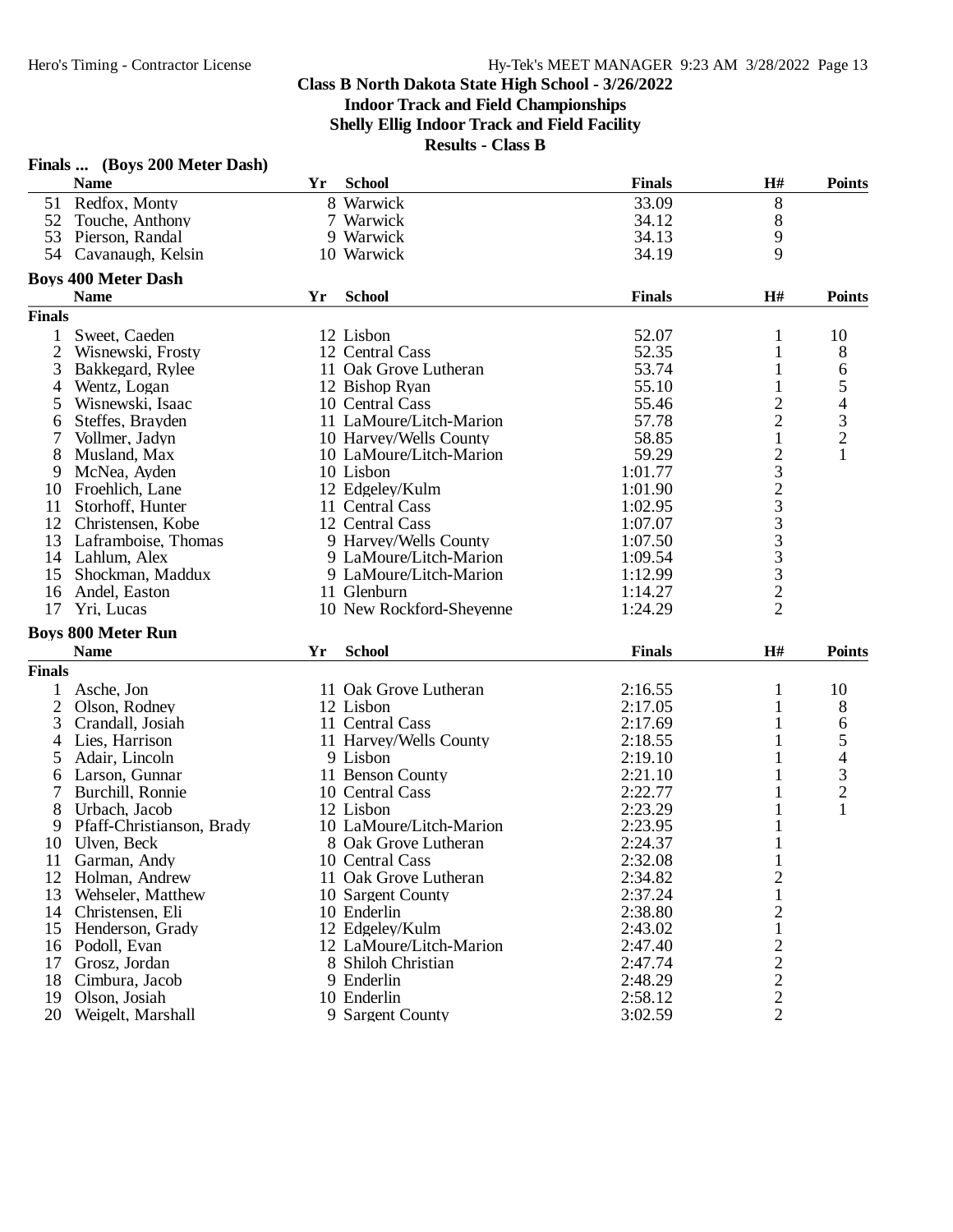|               | Finals  (Boys 800 Meter Run) |    |                         |                |                |                                            |
|---------------|------------------------------|----|-------------------------|----------------|----------------|--------------------------------------------|
|               | <b>Name</b>                  | Yr | <b>School</b>           | <b>Finals</b>  | H#             | <b>Points</b>                              |
| 21            | Satrom, Aksel                |    | 10 Maple River          | 3:13.62        | 2              |                                            |
| 22            | Lahlum, Alex                 |    | 9 LaMoure/Litch-Marion  | 3:34.03        |                |                                            |
| 23            | Black, Aiden                 |    | 8 Warwick               | 3:36.87        | $\frac{2}{2}$  |                                            |
|               | <b>Boys 1600 Meter Run</b>   |    |                         |                |                |                                            |
|               | <b>Name</b>                  | Yr | <b>School</b>           | <b>Finals</b>  |                | <b>Points</b>                              |
| <b>Finals</b> |                              |    |                         |                |                |                                            |
| $\mathbf{1}$  | Rexin, Jacob                 |    | 12 Carrington           | 5:00.31        |                | 10                                         |
| 2             | Seaburg, Jacob               |    | 12 Carrington           | 5:14.01        |                | 8                                          |
| 3             | Worrell, Donald              |    | 12 Enderlin             | 5:16.85        |                | 6                                          |
| 4             | Burchill, Ronnie             |    | 10 Central Cass         | 5:21.66        |                | 5                                          |
| 5             | Ulven, Beck                  |    | 8 Oak Grove Lutheran    | 5:21.99        |                |                                            |
| 6             | Odden, Blake                 |    | 11 Strasburg            | 5:28.07        |                |                                            |
|               | Garman, Andy                 |    | 10 Central Cass         | 5:31.75        |                | $\begin{array}{c} 4 \\ 3 \\ 2 \end{array}$ |
| 8             | Miller, Ben                  |    | 10 Kindred              | 5:32.48        |                |                                            |
| 9             | Pfaff-Christianson, Brady    |    | 10 LaMoure/Litch-Marion | 5:36.19        |                |                                            |
| 10            | Olson, Josiah                |    | 10 Enderlin             | 5:36.85        |                |                                            |
| 11            | Lettenmaier, Parker          |    | 9 Barnes County North   | 5:43.79        |                |                                            |
| 12            | Hahn, Wyatt                  |    | 10 Kindred              | 5:48.73        |                |                                            |
| 13            | Henderson, Grady             |    | 12 Edgelev/Kulm         | 5:56.77        |                |                                            |
| 14            | Grosz, Jordan                |    | 8 Shiloh Christian      | 5:58.84        |                |                                            |
| 15            | Wehseler, Matthew            |    | 10 Sargent County       | 6:05.83        |                |                                            |
| 16            | Pierson, Randal              |    | 9 Warwick               | 6:06.76        |                |                                            |
| 17            | Black, Aiden                 |    | 8 Warwick               | 6:22.67        |                |                                            |
| 18            | Satrom, Aksel                |    | 10 Maple River          | 6:25.72        |                |                                            |
| 19            | Weigelt, Marshall            |    | 9 Sargent County        | 6:38.45        |                |                                            |
|               | <b>Boys 3200 Meter Run</b>   |    |                         |                |                |                                            |
|               | <b>Name</b>                  | Yr | <b>School</b>           | <b>Finals</b>  |                | <b>Points</b>                              |
| <b>Finals</b> |                              |    |                         |                |                |                                            |
| 1             | Schaffer, Ethan              |    | 12 Kindred              | 10:24.40       |                | 10                                         |
| 2             | Olson, Keaton                |    | 10 Kindred              | 10:55.70       |                | 8                                          |
| 3             | Dahl, Lucas                  |    | 10 Kindred              | 10:58.65       |                | 6                                          |
| 4             | Odden, Blake                 |    | 11 Strasburg            | 12:38.94       |                | $\mathfrak s$                              |
| 5             | Krosbaken, Jameson           |    | 12 Harvey/Wells County  | 13:29.13       |                | 4                                          |
|               |                              |    |                         |                |                |                                            |
|               | <b>Boys 60 Meter Hurdles</b> |    |                         |                |                |                                            |
|               | <b>Name</b>                  | Yr | <b>School</b>           | <b>Prelims</b> | H#             |                                            |
|               | <b>Preliminaries</b>         |    |                         |                |                |                                            |
| 1             | Thorson, Madden              |    | 12 Harvey/Wells County  | 8.77 q         | $\mathbf{I}$   |                                            |
| 2             | Thorson, Tallen              |    | 9 Harvey/Wells County   | 9.67 q         | $\overline{2}$ |                                            |
| 3             | Tapson, Colton               |    | 11 Lisbon               | $10.21$ q      |                |                                            |
| 4             | Vollmer, Jadyn               |    | 10 Harvey/Wells County  | $10.57$ q      |                |                                            |
| 5             | Schroeder, Luke              |    | 10 Maple River          | $10.96$ q      | 1              |                                            |
| 6             | Andrys, Dylan                |    | 10 Edgeley/Kulm         | $11.39$ q      | 1              |                                            |
|               | <b>Boys 60 Meter Hurdles</b> |    |                         |                |                |                                            |
|               | <b>Name</b>                  | Yr | <b>School</b>           | <b>Finals</b>  |                | <b>Points</b>                              |
| <b>Finals</b> |                              |    |                         |                |                |                                            |
| $\mathbf{1}$  | Thorson, Madden              |    | 12 Harvey/Wells County  | 8.71           |                | 10                                         |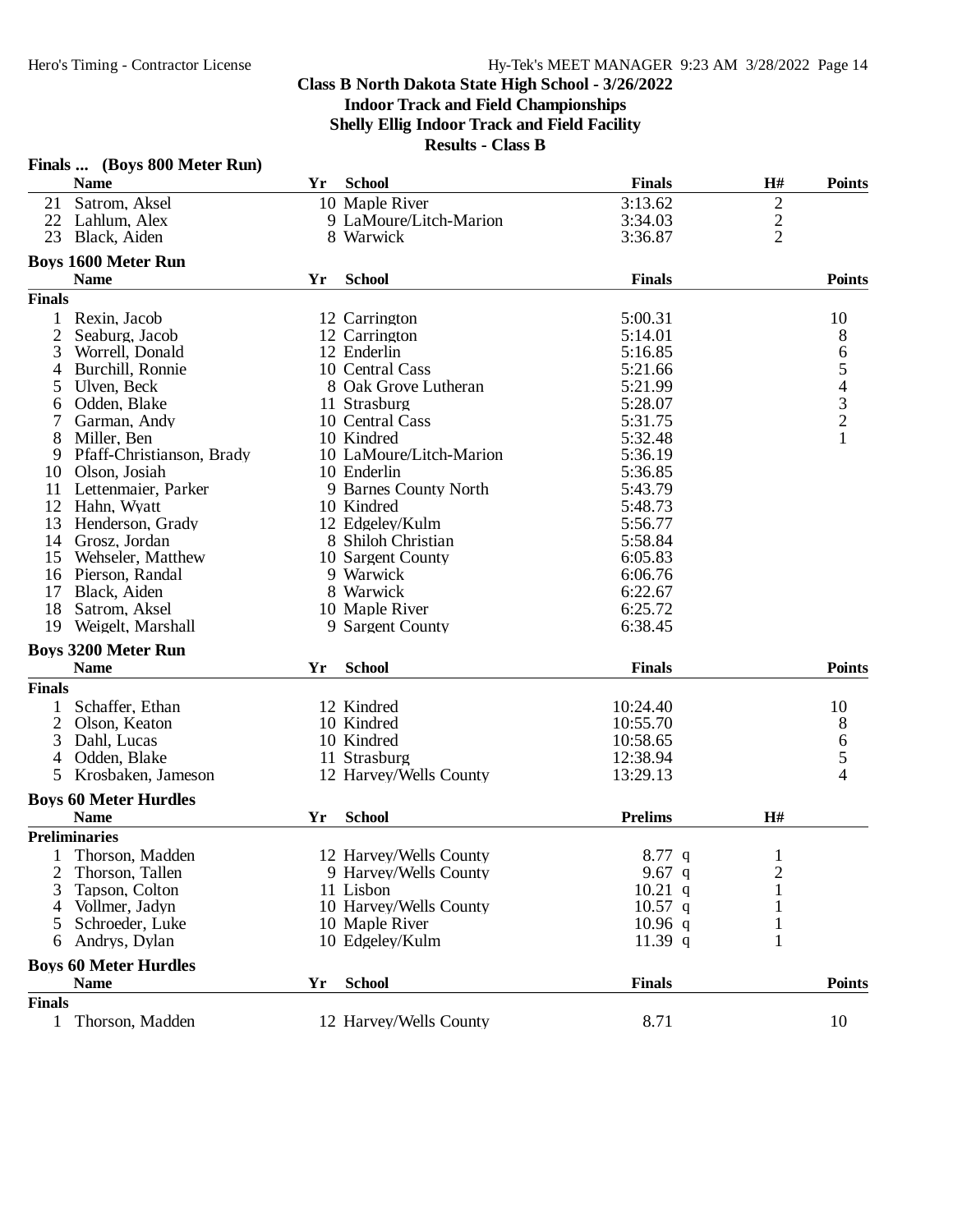|                | Finals  (Boys 60 Meter Hurdles) |    |                          |               |                                            |               |
|----------------|---------------------------------|----|--------------------------|---------------|--------------------------------------------|---------------|
|                | <b>Name</b>                     | Yr | School                   | <b>Finals</b> |                                            | <b>Points</b> |
| 2              | Thorson, Tallen                 |    | 9 Harvey/Wells County    | 9.40          |                                            | $8\,$         |
| 3              | Tapson, Colton                  |    | 11 Lisbon                | 9.99          |                                            | 6             |
| $\overline{4}$ | Vollmer, Jadyn                  |    | 10 Harvey/Wells County   | 10.53         |                                            | 5             |
| 5              | Schroeder, Luke                 |    | 10 Maple River           | 10.90         |                                            | 4             |
|                | <b>Boys 4x200 Meter Relay</b>   |    |                          |               |                                            |               |
|                | <b>Team</b>                     |    | <b>Relay</b>             | <b>Finals</b> | H#                                         | <b>Points</b> |
| <b>Finals</b>  |                                 |    |                          |               |                                            |               |
|                | 1 Harvey/Wells County           |    | A                        | 1:36.74       | $\mathbf{1}$                               | 10            |
| $\overline{2}$ | <b>Central Cass</b>             |    | A                        | 1:36.96       | $\overline{c}$                             | 8             |
| 3              | Kindred                         |    | A                        | 1:37.18       | 1                                          | 6             |
| 4              | Lisbon                          |    | A                        | 1:40.71       |                                            |               |
| 5              | Oak Grove Lutheran              |    | A                        | 1:40.74       |                                            | $\frac{5}{4}$ |
| 6              | LaMoure/Litch-Marion            |    | A                        | 1:41.66       | 1                                          |               |
| 7              | Wyndmere-Lidgerwood             |    | A                        | 1:43.88       | $\overline{c}$                             | $\frac{3}{2}$ |
| 8              | Carrington                      |    | A                        | 1:45.26       | $\overline{c}$                             | $\mathbf{1}$  |
| 9              | <b>Benson County</b>            |    | A                        | 1:45.52       | $\mathbf{1}$                               |               |
| 10             | Maple River                     |    | A                        | 1:46.40       | 1                                          |               |
| 11             | New Rockford-Sheyenne           |    | A                        | 1:47.06       |                                            |               |
| 12             | Edgeley/Kulm                    |    | A                        | 1:48.55       | $\frac{2}{2}$                              |               |
| 13             | Strasburg                       |    | A                        | 1:59.19       |                                            |               |
| 14             | Warwick                         |    | A                        | 2:07.43       | $\overline{2}$                             |               |
|                |                                 |    |                          |               |                                            |               |
|                | <b>Boys 4x400 Meter Relay</b>   |    |                          |               |                                            |               |
|                | <b>Team</b>                     |    | <b>Relay</b>             | <b>Finals</b> | H#                                         | <b>Points</b> |
| <b>Finals</b>  |                                 |    |                          |               |                                            |               |
| $\mathbf{1}$   | Carrington                      |    | A                        | 3:43.55       | 1                                          | 10            |
| 2              | Lisbon                          |    | A                        | 3:43.90       | 1                                          | 8             |
| 3              | Kindred                         |    | A                        | 3:50.84       | 1                                          | 6             |
| 4              | Harvey/Wells County             |    | A                        | 3:55.15       | $\begin{array}{c} 2 \\ 2 \\ 2 \end{array}$ | 5             |
| 5              | <b>Benson County</b>            |    | A                        | 4:04.38       |                                            | 4             |
| 6              | LaMoure/Litch-Marion            |    | A                        | 4:09.11       |                                            | $\frac{3}{2}$ |
| 7              | <b>Central Cass</b>             |    | A                        | 4:09.83       |                                            |               |
| 8              | Edgeley/Kulm                    |    | A                        | 4:18.51       | $\overline{2}$                             | $\mathbf{1}$  |
|                | <b>Boys 4x800 Meter Relay</b>   |    |                          |               |                                            |               |
|                | <b>Team</b>                     |    | <b>Relay</b>             | <b>Finals</b> |                                            | <b>Points</b> |
| <b>Finals</b>  |                                 |    |                          |               |                                            |               |
|                | 1 Lisbon                        |    | A                        | 9:36.82       |                                            | 10            |
|                | 2 Benson County                 |    | $\mathbf{A}$             | 10:02.56      |                                            | $8\,$         |
| 3              | Harvey/Wells County             |    | A                        | 10:18.34      |                                            | 6             |
| 4              | Enderlin                        |    | $\mathbf{A}$             | 10:20.61      |                                            | 5             |
|                | <b>Boys High Jump</b>           |    |                          |               |                                            |               |
|                | <b>Name</b>                     | Yr | <b>School</b>            | <b>Finals</b> |                                            | <b>Points</b> |
| <b>Finals</b>  |                                 |    |                          |               |                                            |               |
| 1              | Jensen, Kaden                   |    | 12 New Rockford-Sheyenne | $6 - 00.00$   |                                            | 10            |
| $\overline{2}$ | Peraza, Presley                 |    | 9 Kindred                | $5-10.00$     |                                            | 8             |
| 3              | Johnson, Cooper                 |    | 11 Central Cass          | $5 - 10.00$   |                                            | 6             |
|                | 4 Barnick, Zeke                 |    | 10 Edgeley/Kulm          | 5-08.00       |                                            | 5             |
|                |                                 |    |                          |               |                                            |               |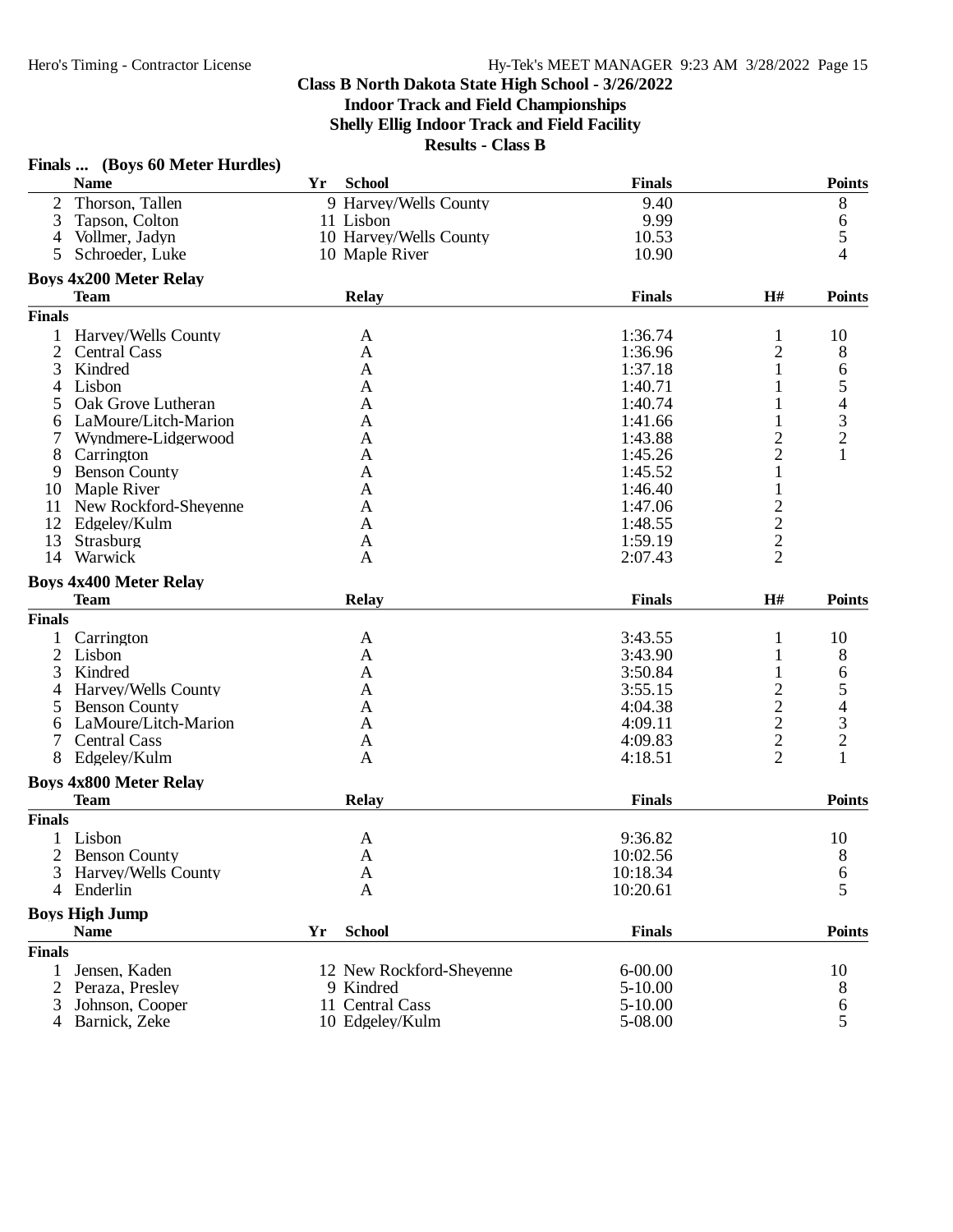**Shelly Ellig Indoor Track and Field Facility**

|                | Finals  (Boys High Jump) |    |                          |               |    |                 |
|----------------|--------------------------|----|--------------------------|---------------|----|-----------------|
|                | <b>Name</b>              | Yr | <b>School</b>            | <b>Finals</b> |    | <b>Points</b>   |
| 5              | Harms, Avery             | 11 | Shiloh Christian         | 5-06.00       |    | 4               |
| 6              | Fossen, Logan            |    | 10 Benson County         | 5-06.00       |    | $\frac{3}{2}$   |
|                | Musland, Max             |    | 10 LaMoure/Litch-Marion  | 5-06.00       |    |                 |
| 8              | Granger, Porter          |    | 9 New Rockford-Sheyenne  | 5-04.00       |    | .33             |
| 8              | Bittner, Jayden          |    | 10 Lisbon                | 5-04.00       |    | .33             |
| 8              | Czapiewski, Ashton       |    | 11 Central Cass          | 5-04.00       |    | .33             |
| 11             | Everson, Casey           |    | 12 Barnes County North   | 5-04.00       |    |                 |
| 12             | Klockmann, Tyler         |    | 11 Kindred               | 5-02.00       |    |                 |
| 13             | Williams, Avery          |    | 9 Harvey/Wells County    | 5-02.00       |    |                 |
| 14             | Tougas, Brock            |    | 10 Strasburg             | 5-00.00       |    |                 |
| 14             | Bopp, Chayse             |    | 12 Sargent County        | 5-00.00       |    |                 |
| 16             | Andrys, Dylan            |    | 10 Edgeley/Kulm          | 5-00.00       |    |                 |
| 17             | Jacobson, Holdyn         |    | 9 Benson County          | 5-00.00       |    |                 |
| 18             | Neppl, Paxton            |    | 9 Benson County          | $4 - 10.00$   |    |                 |
| 19             | McKinven, Ryan           |    | 9 Harvey/Wells County    | $4 - 10.00$   |    |                 |
| 20             | Schumacher, Spencer      |    | 11 Oak Grove Lutheran    | $4 - 10.00$   |    |                 |
| 21             | Copenhaver, Lucas        |    | 9 Harvey/Wells County    | 4-08.00       |    |                 |
| $---$          | Chamberlin, Aiden        |    | 9 Enderlin               | <b>NH</b>     |    |                 |
|                | <b>Boys Pole Vault</b>   |    |                          |               |    |                 |
|                | <b>Name</b>              | Yr | <b>School</b>            | <b>Finals</b> |    | <b>Points</b>   |
| <b>Finals</b>  |                          |    |                          |               |    |                 |
|                | Opdahl, Garin            |    | 12 Harvey/Wells County   | 11-03.00      |    | 10              |
| $\overline{2}$ | Olson, Jack              |    | 12 Kindred               | 10-09.00      |    |                 |
| 3              | Nelson, Mike             |    | 10 Lisbon                | 10-03.00      |    | $8555$<br>$532$ |
| 3              | Schmitz, Carter          |    | 12 Kindred               | 10-03.00      |    |                 |
| 3              | Olson, Rodney            |    | 12 Lisbon                | 10-03.00      |    |                 |
| 6              | Hoggarth, Trace          |    | 11 Carrington            | 10-03.00      |    |                 |
| 7              | Kovar, Kael              |    | 11 Carrington            | 10-03.00      |    |                 |
| 8              | Reinke, Blaze            |    | 10 Lisbon                | 9-09.00       |    | $\mathbf{1}$    |
| 9              | Schaefer, Jaxon          |    | 10 Carrington            | 9-09.00       |    |                 |
| 10             | Olson, Wyatt             |    | 10 Lisbon                | 9-09.00       |    |                 |
| 11             | Crandall, Josiah         |    | 11 Central Cass          | 9-03.00       |    |                 |
| 12             | McDonald, Jack           |    | 9 Kindred                | 8-09.00       |    |                 |
| 13             | Bier, Jack               |    | 9 Oak Grove Lutheran     | 7-09.00       |    |                 |
| 14             | Jacobson, Holdyn         |    | 9 Benson County          | 7-03.00       |    |                 |
| 15             | Jorgenson, Dane          |    | 8 Oak Grove Lutheran     | 6-03.00       |    |                 |
| $---$          | Kersten, Holdyn          |    | 12 Benson County         | <b>NH</b>     |    |                 |
|                | <b>Boys Long Jump</b>    |    |                          |               |    |                 |
|                | <b>Name</b>              | Yr | <b>School</b>            | <b>Finals</b> | H# | <b>Points</b>   |
| <b>Finals</b>  |                          |    |                          |               |    |                 |
| 1              | Jensen, Kaden            |    | 12 New Rockford-Sheyenne | 20-05.50      | 3  | 10              |
| $\overline{2}$ | Hansen, Nick             |    | 10 Sargent County        | 20-03.50      | 3  | 8               |
| 3              | Rodriguez, Trevon        |    | 12 Oak Grove Lutheran    | 19-11.50      | 3  | 6               |
| 4              | Richman, Evan            |    | 12 Maple River           | 19-08.25      | 3  |                 |
| 5              | Wentz, Logan             |    | 12 Bishop Ryan           | 19-03.00      | 3  | 5<br>4          |
| 6              | Bopp, Chayse             |    | 12 Sargent County        | 18-11.75      | 3  | 3               |
| 7              | Ellison, Will            |    | 12 Central Cass          | 18-00.75      | 3  | $\overline{2}$  |
|                |                          |    |                          |               |    |                 |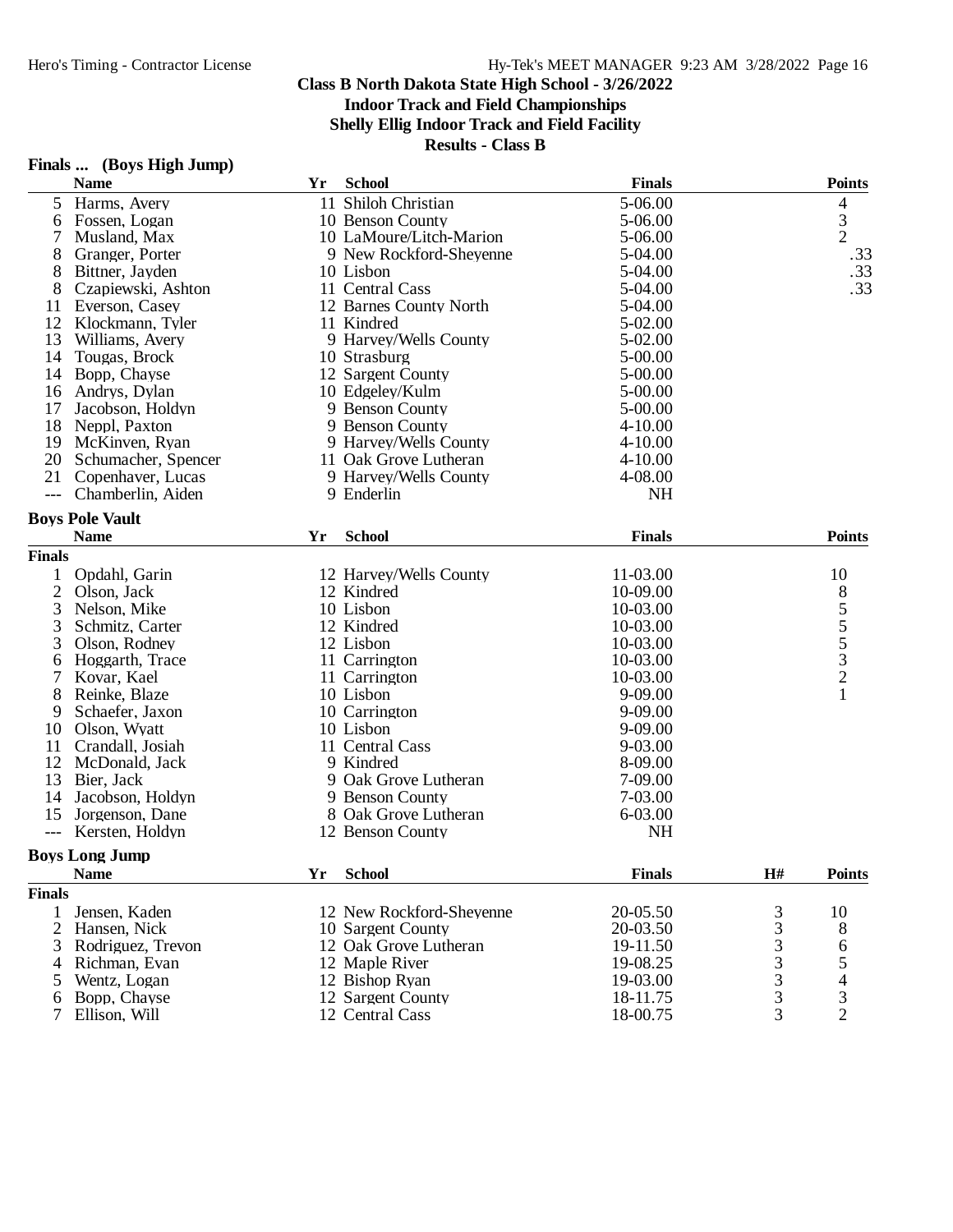**Indoor Track and Field Championships**

**Shelly Ellig Indoor Track and Field Facility**

| Finals | (Boys Long Jump) |  |
|--------|------------------|--|
|--------|------------------|--|

|               | <b>Name</b>             | Yr | <b>School</b>            | <b>Finals</b> | H#                                              | <b>Points</b> |
|---------------|-------------------------|----|--------------------------|---------------|-------------------------------------------------|---------------|
| 8             | Bittner, Jayden         |    | 10 Lisbon                | 18-00.75      | 3                                               | 1             |
| 9             | Kunze, Jared            |    | 11 Barnes County North   | 17-10.50      | $\overline{c}$                                  |               |
| 10            | Seig, Kayl              |    | 9 Harvey/Wells County    | 17-06.50      | $\mathbf{1}$                                    |               |
| 11            | Even, Darrick           |    | 11 Unattached            | 17-05.75      | 3                                               |               |
| 12            | Allmaras, Masen         |    | 11 Kindred               | 17-05.50      |                                                 |               |
| 13            | Severson, Dylan         |    | 10 Wyndmere-Lidgerwood   | 17-03.00      | $\frac{2}{3}$                                   |               |
| 14            | Johnson, Cooper         |    | 11 Central Cass          | 17-02.25      |                                                 |               |
| 15            | Brunelle, Brandon       |    | 10 Grant County/Flasher  | 17-01.25      | $\mathbf{1}$                                    |               |
| 16            | Seifert, Carter         |    | 10 Shiloh Christian      | 17-01.00      | 3                                               |               |
| 17            | Ziegler, Noah           |    | 9 Harvey/Wells County    | 17-00.00      | 1                                               |               |
| 18            | McGaughy, Kyreece       |    | 12 LaMoure/Litch-Marion  | 16-09.00      | 3                                               |               |
| 19            | Barnick, Zeke           |    | 10 Edgeley/Kulm          | 16-09.00      | $\mathbf{1}$                                    |               |
| 20            | Granger, Porter         |    | 9 New Rockford-Sheyenne  | 16-07.50      | 3                                               |               |
| 21            | Mart, Tate              |    | 11 LaMoure/Litch-Marion  | 16-01.00      |                                                 |               |
| 22            | Heley, Jeremy           |    | 12 Wyndmere-Lidgerwood   | 16-00.75      |                                                 |               |
| 23            | Everson, Casey          |    | 12 Barnes County North   | 16-00.50      |                                                 |               |
| 24            | Yri, Lucas              |    | 10 New Rockford-Sheyenne | 16-00.00      |                                                 |               |
| 25            | Harstad, Jonah          |    | 10 Barnes County North   | 15-10.50      | $\begin{array}{c} 3 \\ 2 \\ 2 \\ 2 \end{array}$ |               |
|               | 26 Copenhaver, Lucas    |    | 9 Harvey/Wells County    | 15-09.75      | $\mathbf{1}$                                    |               |
| 27            | bravi, Leo              |    | Glenburn                 | 15-08.50      | $\mathbf{1}$                                    |               |
| 28            | Earles, Padraig         |    | 9 Maple River            | 15-08.50      | $\overline{c}$                                  |               |
| 29            | Neidviecky, Sam         |    | 10 Central Cass          | 15-06.50      | $\mathbf{1}$                                    |               |
| 30            | Schroeder, Luke         |    | 10 Maple River           | 15-05.75      | 1                                               |               |
| 31            | Johnston, Ty            |    | 11 Carrington            | 15-04.75      | 3                                               |               |
| 32            | Podoll, Evan            |    | 12 LaMoure/Litch-Marion  | 15-03.25      | $\overline{c}$                                  |               |
| 33            | Hager, Aiden            |    | 9 Harvey/Wells County    | 15-02.00      | $\mathbf{1}$                                    |               |
| 34            | Bergh, Payton           |    | 10 Sargent County        | 15-00.75      |                                                 |               |
| 35            | Tougas, Brock           |    | 10 Strasburg             | 15-00.25      |                                                 |               |
| 36            | Sylling, Tee            |    | 9 Maple River            | 14-10.75      | $\frac{2}{2}$ $\frac{2}{2}$                     |               |
| 37            | Otto, Jake              |    | 10 Carrington            | 14-10.50      |                                                 |               |
| 38            | Klockmann, Tyler        |    | 11 Kindred               | 14-09.00      |                                                 |               |
| 39            | Schaefer, Jaxon         |    | 10 Carrington            | 14-08.50      | $\overline{c}$                                  |               |
| 40            | Cimbura, Jacob          |    | 9 Enderlin               | 14-06.50      | $\mathbf{1}$                                    |               |
| 41            | Exner, Russel           |    | 9 LaMoure/Litch-Marion   | 14-04.50      | 1                                               |               |
| 42            | Narum, Jace             |    | 10 Central Cass          | 14-03.75      | 3                                               |               |
| 43            | Ohnstad, Cole           |    | 9 Oak Grove Lutheran     | 14-02.75      | $\overline{c}$                                  |               |
| 44            | Glarum, Ayden           |    | 10 Enderlin              | 14-00.25      | $\mathbf 1$                                     |               |
| 45            | Baumgartner, Cody       |    | 10 Strasburg             | 13-11.00      | $\overline{\mathbf{c}}$                         |               |
| 46            | Olson, Colin            |    | 9 Sargent County         | 13-08.75      | $\,1$                                           |               |
| 47            | Koebernick, Miko        |    | 9 Barnes County North    | 13-05.50      | 1                                               |               |
| 48            | Chamberlin, Aiden       |    | 9 Enderlin               | 13-04.00      |                                                 |               |
| 49            | Worrell, Richard        |    | 9 Enderlin               | 13-03.25      |                                                 |               |
| 50.           | Joramo, Dalton          |    | 9 Warwick                | 12-06.75      |                                                 |               |
| $---$         | Pierson, Randal         |    | 9 Warwick                | <b>FOUL</b>   | 1                                               |               |
|               |                         |    |                          |               |                                                 |               |
|               | <b>Boys Triple Jump</b> |    |                          |               |                                                 |               |
|               | <b>Name</b>             | Yr | <b>School</b>            | <b>Finals</b> | H#                                              | <b>Points</b> |
| <b>Finals</b> |                         |    |                          |               |                                                 |               |
|               | 1 Narum, Jace           |    | 10 Central Cass          | 40-04.00      | $\overline{2}$                                  | 10            |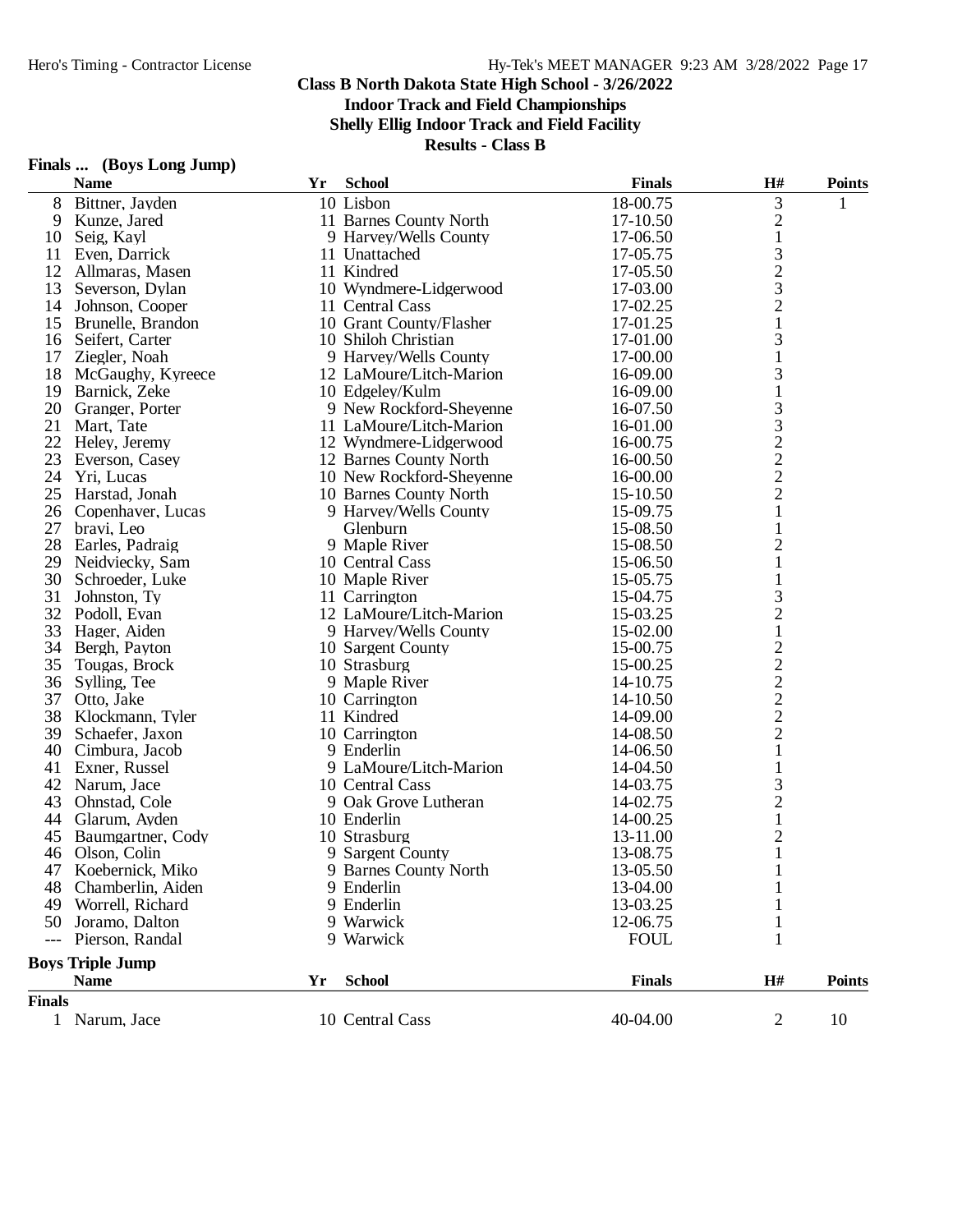**Indoor Track and Field Championships**

**Shelly Ellig Indoor Track and Field Facility**

| <b>Finals</b> |  |  | (Boys Triple Jump) |
|---------------|--|--|--------------------|
|---------------|--|--|--------------------|

|                     | <b>Name</b>          | Yr | <b>School</b>            | <b>Finals</b> | H#                                        | <b>Points</b>  |
|---------------------|----------------------|----|--------------------------|---------------|-------------------------------------------|----------------|
| $\overline{c}$      | Jensen, Kaden        |    | 12 New Rockford-Sheyenne | 40-03.50      | $\overline{c}$                            | 8              |
| 3                   | Allmaras, Masen      |    | 11 Kindred               | 38-08.25      |                                           | 6              |
| $\overline{4}$      | Richman, Evan        |    | 12 Maple River           | 38-05.75      | $\frac{2}{2}$                             | 5              |
| 5                   | Bopp, Chayse         |    | 12 Sargent County        | 38-01.00      | $\overline{c}$                            | 4              |
| 6                   | Bittner, Jayden      |    | 10 Lisbon                | 37-04.25      | $\overline{c}$                            |                |
| 7                   | Everson, Casey       |    | 12 Barnes County North   | 36-06.25      | $\mathbf{1}$                              | $\frac{3}{2}$  |
| 8                   | Olson, Jack          |    | 12 Kindred               | 36-06.00      | $\mathbf{1}$                              | $\mathbf{1}$   |
| 9                   | Czapiewski, Ashton   |    | 11 Central Cass          | 36-03.25      |                                           |                |
| 10                  | Hansen, Nick         |    | 10 Sargent County        | 35-09.25      | $\frac{2}{2}$                             |                |
| 11                  | Fossen, Logan        |    | 10 Benson County         | 35-04.75      | $\mathbf{1}$                              |                |
| 12                  | Klockmann, Tyler     |    | 11 Kindred               | 34-11.50      | 1                                         |                |
| 13                  | Kunze, Jared         |    | 11 Barnes County North   | 34-03.50      | 1                                         |                |
| 14                  | Schroeder, Luke      |    | 10 Maple River           | 32-04.50      |                                           |                |
| 15                  | Felchle, Michael     |    | 9 Harvey/Wells County    | 29-04.75      |                                           |                |
|                     |                      |    |                          | <b>FOUL</b>   |                                           |                |
| $\qquad \qquad - -$ | Earles, Padraig      |    | 9 Maple River            |               | $\overline{2}$                            |                |
| $---$               | Barnick, Zeke        |    | 10 Edgeley/Kulm          | <b>FOUL</b>   | $\mathbf{1}$                              |                |
|                     | <b>Boys Shot Put</b> |    |                          |               |                                           |                |
|                     | <b>Name</b>          | Yr | <b>School</b>            | <b>Finals</b> | H#                                        | <b>Points</b>  |
| <b>Finals</b>       |                      |    |                          |               |                                           |                |
| 1                   | Packer, Jack         |    | 11 Kindred               | 50-01.00      | 3                                         | 10             |
| $\mathfrak{2}$      | Houska, Blake        |    | 11 Kindred               | 49-07.00      | 3                                         | 8              |
| 3                   | Olson, Caleb         |    | 12 Lisbon                | 48-11.00      |                                           | 6              |
| 4                   | McDonald, Dylan      |    | 12 Glenburn              | 47-07.00      |                                           | 5              |
| 5                   | Filler, Dilon        |    | 10 Kindred               | 43-06.00      |                                           | $\overline{4}$ |
| 6                   | Guscette, Brady      |    | 11 Barnes County North   | 42-07.00      | 3333333232322                             |                |
| 7                   | Ottmar, Wyatt        |    | 11 Grant County/Flasher  | 41-03.00      |                                           | $\frac{3}{2}$  |
| 8                   | Harris, Isaac        |    | 10 Sargent County        | 37-10.00      |                                           | $\mathbf{1}$   |
| 9                   |                      |    | 11 Central Cass          | 37-07.00      |                                           |                |
| 10                  | Haugen, Garrett      |    | 11 Lisbon                | 36-08.00      |                                           |                |
| 11                  | Lyons, Grant         |    |                          |               |                                           |                |
|                     | Stanczyk, Kai        |    | 11 Grant County/Flasher  | 36-02.00      |                                           |                |
| 12                  | Hiatt, Jacob         |    | 12 Kindred               | 36-01.00      |                                           |                |
| 13                  | Kiecker, Justus      |    | 12 Edgeley/Kulm          | 36-00.00      |                                           |                |
| 14                  | Shoemaker, Joesph    |    | 11 Central Cass          | 35-11.00      |                                           |                |
| 15                  | Knudson, Cole        |    | 10 Benson County         | 35-07.00      |                                           |                |
| 16                  | Alcivar, Jose        |    | 10 Oak Grove Lutheran    | 35-06.00      |                                           |                |
| 17                  | Gilbert, Ethan       |    | 10 Lisbon                | 35-06.00      | $\mathbf{1}$                              |                |
| 18                  | Kruse, Braden        |    | 11 Carrington            | 35-04.00      | $\frac{3}{3}$                             |                |
| 19                  | Engebretson, Carter  |    | 9 Benson County          | 34-02.00      |                                           |                |
| 20                  | Kelsen, Sam          |    | 10 Lisbon                | 34-00.00      | $\overline{2}$                            |                |
| 21                  | Plantz, Brady        |    | 9 Central Cass           | 33-07.00      |                                           |                |
| 22                  | Kjolberg, Michael    |    | 12 Glenburn              | 33-06.00      |                                           |                |
| 23                  | Klein, Braden        |    | 9 Central Cass           | 33-03.00      |                                           |                |
| 24                  | Kottke, John         |    | 11 Sargent County        | 33-02.00      |                                           |                |
| 25                  | Quick, Kayden        |    | 11 Barnes County North   | 32-09.00      |                                           |                |
| 26                  | Benson, Lane         |    | 11 Benson County         | 32-03.00      | $\frac{2}{2}$ $\frac{2}{2}$ $\frac{2}{3}$ |                |
| 27                  | Trader, Levi         |    | 10 Maple River           | 31-11.00      | $\mathbf{1}$                              |                |
| 28                  | Frankki, Dylan       |    | 12 Wyndmere-Lidgerwood   | $31 - 10.00$  | $\overline{c}$                            |                |
| 29                  | Austin, Gavin        |    | 10 Harvey/Wells County   | 31-10.00      | $\overline{2}$                            |                |